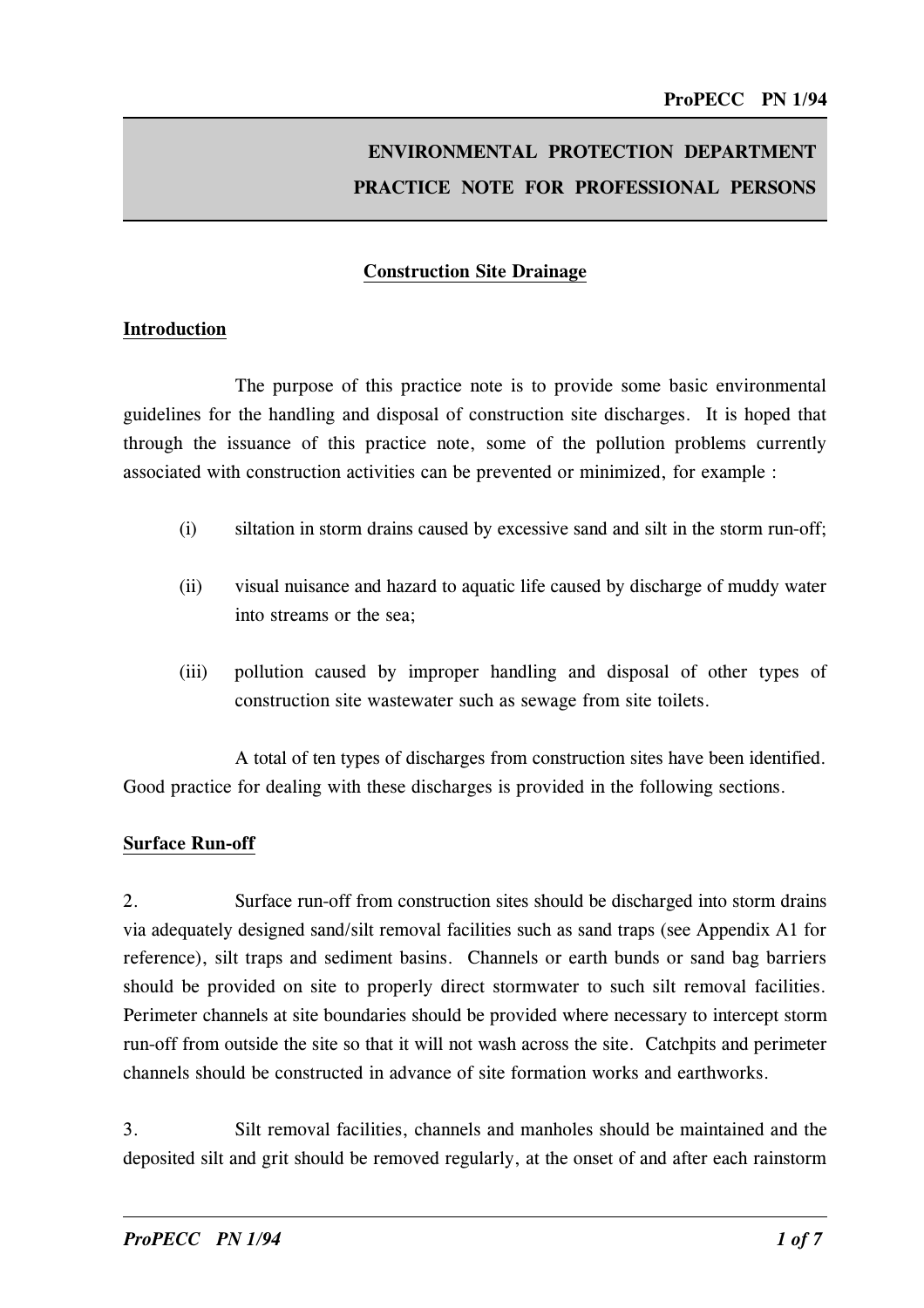to ensure that these facilities are functioning properly at all times.

4. Construction works should be programmed to minimize soil excavation works in rainy seasons (April to September). If excavation in soil could not be avoided in these months or at any time of year when rainstorms are likely, for the purpose of preventing soil erosion, temporarily exposed slope surfaces should be covered e.g. by tarpaulin, and temporary access roads should be protected by crushed stone or gravel, as excavation proceeds. Intercepting channels should be provided (e.g. along the crest/edge of excavation) to prevent storm runoff from washing across exposed soil surfaces. Arrangements should always be in place to ensure that adequate surface protection measures can be safely carried out well before the arrival of a rainstorm.

5. Earthworks final surfaces should be well compacted and the subsequent permanent work or surface protection should be carried out immediately after the final surfaces are formed to prevent erosion caused by rainstorms. Appropriate drainage like intercepting channels should be provided where necessary.

6. Measures should be taken to minimize the ingress of rainwater into trenches. If excavation of trenches in wet seasons is necessary, they should be dug and backfilled in short sections. Rainwater pumped out from trenches or foundation excavations should be discharged into storm drains via silt removal facilities.

7. Open stockpiles of construction materials (e.g. aggregates, sand and fill material) on sites should be covered with tarpaulin or similar fabric during rainstorms. Measures should be taken to prevent the washing away of construction materials, soil, silt or debris into any drainage system.

8. Manholes (including newly constructed ones) should always be adequately covered and temporarily sealed so as to prevent silt, construction materials or debris from getting into the drainage system, and to prevent storm run-off from getting into foul sewers. Discharge of surface run-off into foul sewers must always be prevented in order not to unduly overload the foul sewerage system.

9. Precautions to be taken at any time of year when rainstorms are likely, actions to be taken when a rainstorm is imminent or forecast and actions to be taken during or after rainstorms are summarized in Appendix A2 for easy reference.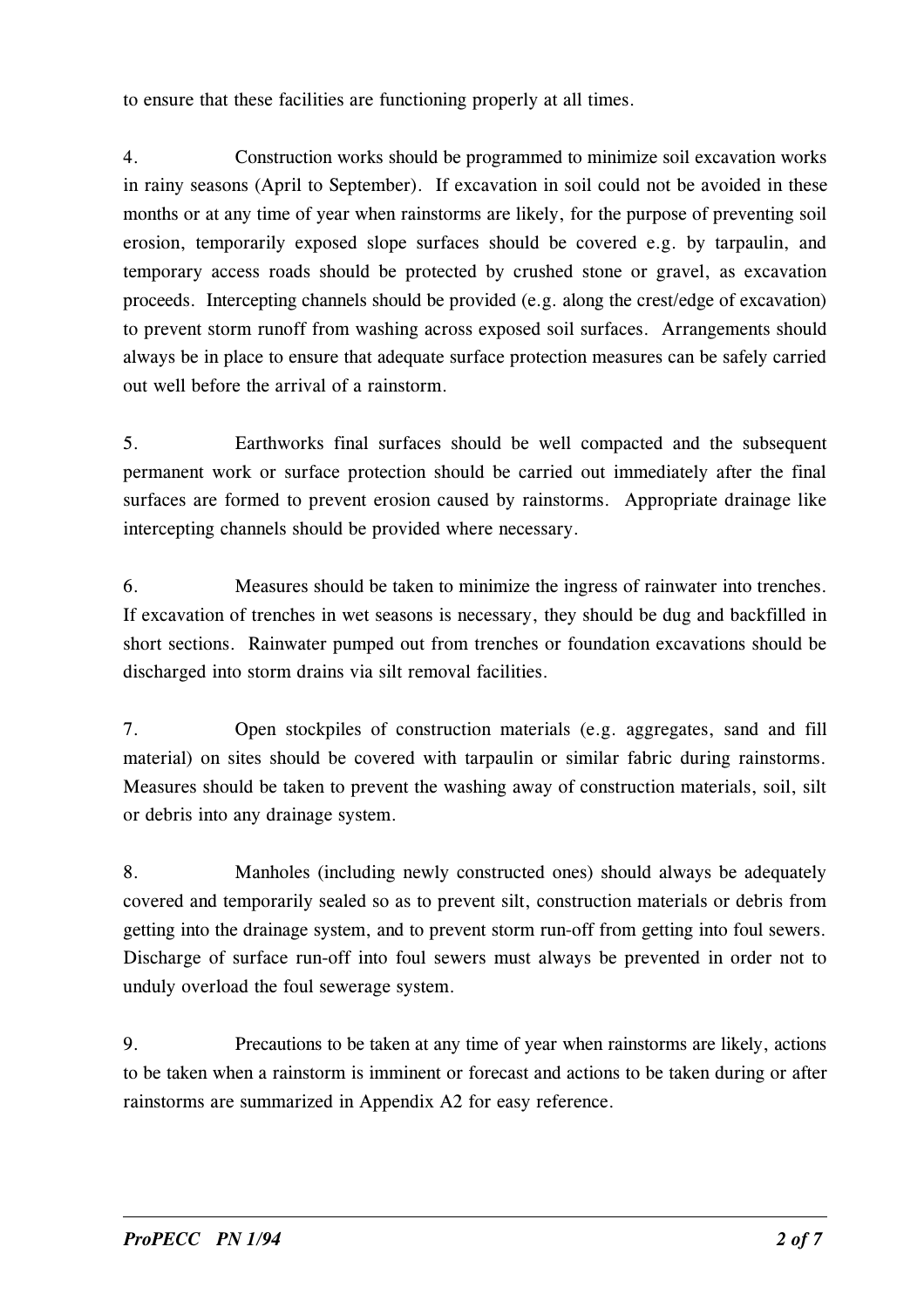## Groundwater

l0. Groundwater pumped out of wells, etc. for the lowering of ground water level in basement or foundation construction, and groundwater seepage pumped out of tunnels or caverns under construction should be discharged into storm drains after the removal of silt in silt removal facilities.

## Boring and Drilling Water

 anchoring should as far as practicable be recirculated after sedimentation. When there is a ll. Water used in ground boring and drilling for site investigation or rock/soil need for final disposal, the wastewater should be discharged into storm drains via silt removal facilities.

## Wastewater from Concrete Batching Precast Concrete Casting

l2. Wastewater generated from the washing down of mixer trucks and drum mixers and similar equipment should wherever practicable be recycled. The discharge of wastewater should be kept to a minimum.

l3. To prevent pollution from wastewater overflow, the pump sump of any water recycling system should be provided with an on-line standby pump of adequate capacity and with automatic alternating devices.

 of 6 to l0). Disposal of wastewater into storm drains will require more elaborate treatment. l4. Under normal circumstances, surplus wastewater may be discharged into foul sewers after treatment in silt removal and pH adjustment facilities (to within the pH range Surface run-off should be segregated from the concrete batching plant and casting yard area as much as possible, and diverted to the stormwater drainage system. Surface run-off contaminated by materials in a concrete batching plant or casting yard should be adequately treated before disposal into stormwater drains.

## Wheel Washing Water

 to ensure no earth, mud, debris and the like is deposited by them on roads. A wheel washing l5. All vehicles and plant should be cleaned before they leave a construction site bay should be provided at every site exit if practicable and wash-water should have sand and silt settled out or removed before discharging into storm drains. The section of construction road between the wheel washing bay and the public road should be paved with backfall to reduce vehicle tracking of soil and to prevent site run-off from entering public road drains.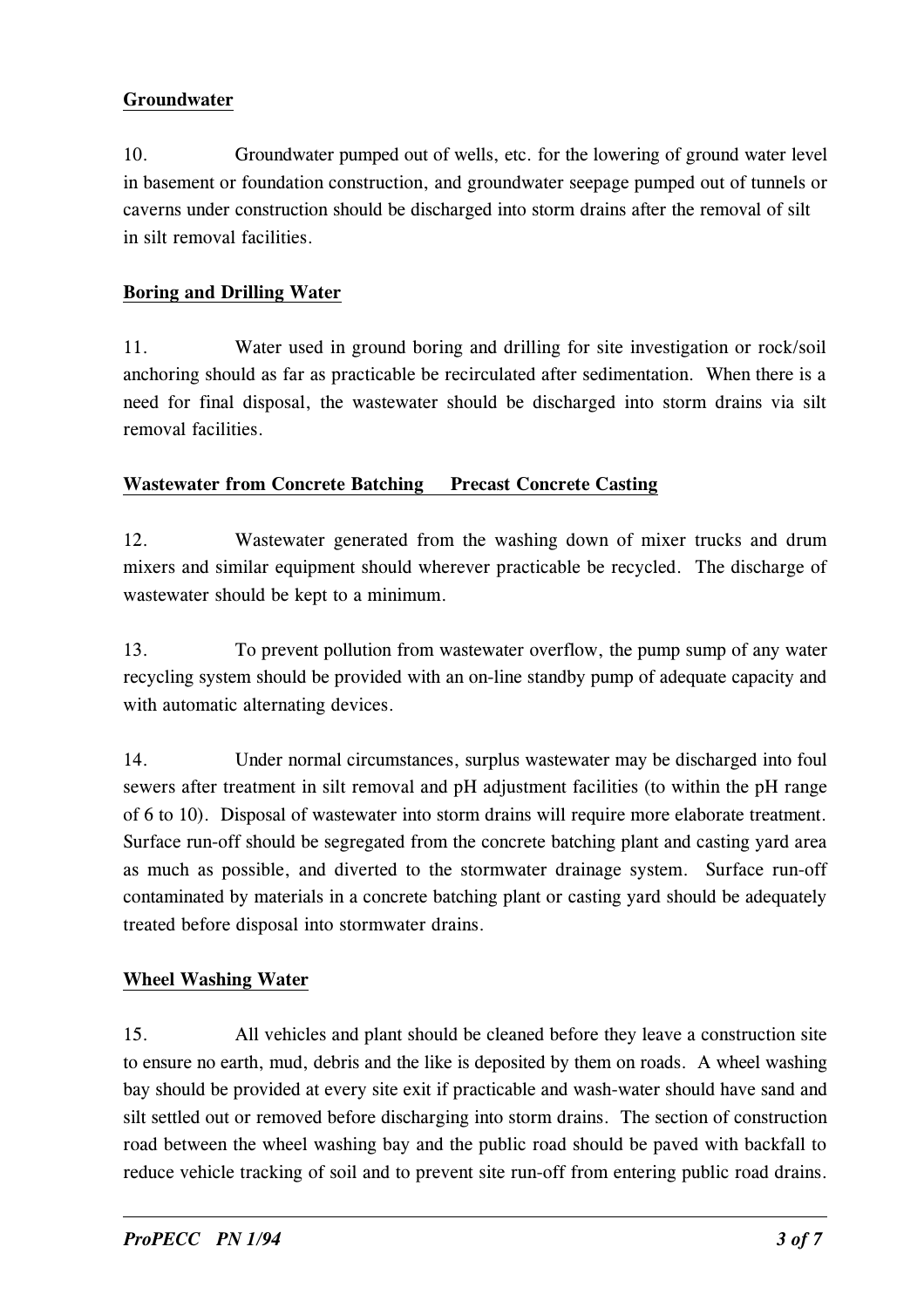#### Bentonite Slurries

l6. Bentonite slurries used in diaphragm wall and bore-pile construction should be reconditioned and reused wherever practicable. If the disposal of a certain residual quantity cannot be avoided, the used slurry may be disposed of at the marine spoil grounds subject to obtaining a marine dumping licence from EPD on a case-by-case basis.

l7. If the used bentonite slurry is intended to be disposed of through the public drainage system, it should be treated to the respective effluent standards applicable to foul sewers, storm drains or the receiving waters as set out in the WPCO Technical Memorandum on Effluent Standards.

#### Water for Testing Sterilization of Water Retaining Structures and Water Pipes

l8. Water used in water testing to check leakage of structures and pipes should be reused for other purposes as far as practicable. Surplus unpolluted water could be discharged into storm drains.

l9. Sterilization is commonly accomplished by chlorination. Specific advice from EPD should be sought during the design stage of the works with regard to the disposal of the sterilizing water. The sterilizing water should be reused wherever practicable.

## **Wastewater from Building Construction**

20. Before commencing any demolition works, all sewer and drainage connexions should be sealed to prevent building debris, soil, sand etc. from entering public sewers/drains.

2l. Wastewater generated from building construction activities including concreting, plastering, internal decoration, cleaning of works and similar activities should not be discharged into the stormwater drainage system. If the wastewater is to be discharged into foul sewers, it should undergo the removal of settleable solids in a silt removal facility, and pH adjustment as necessary.

## Acid Cleaning, Etching and Pickling Wastewater

22. Acidic wastewater generated from acid cleaning, etching, pickling and similar activities should be neutralized to within the pH range of 6 to l0 before discharging into foul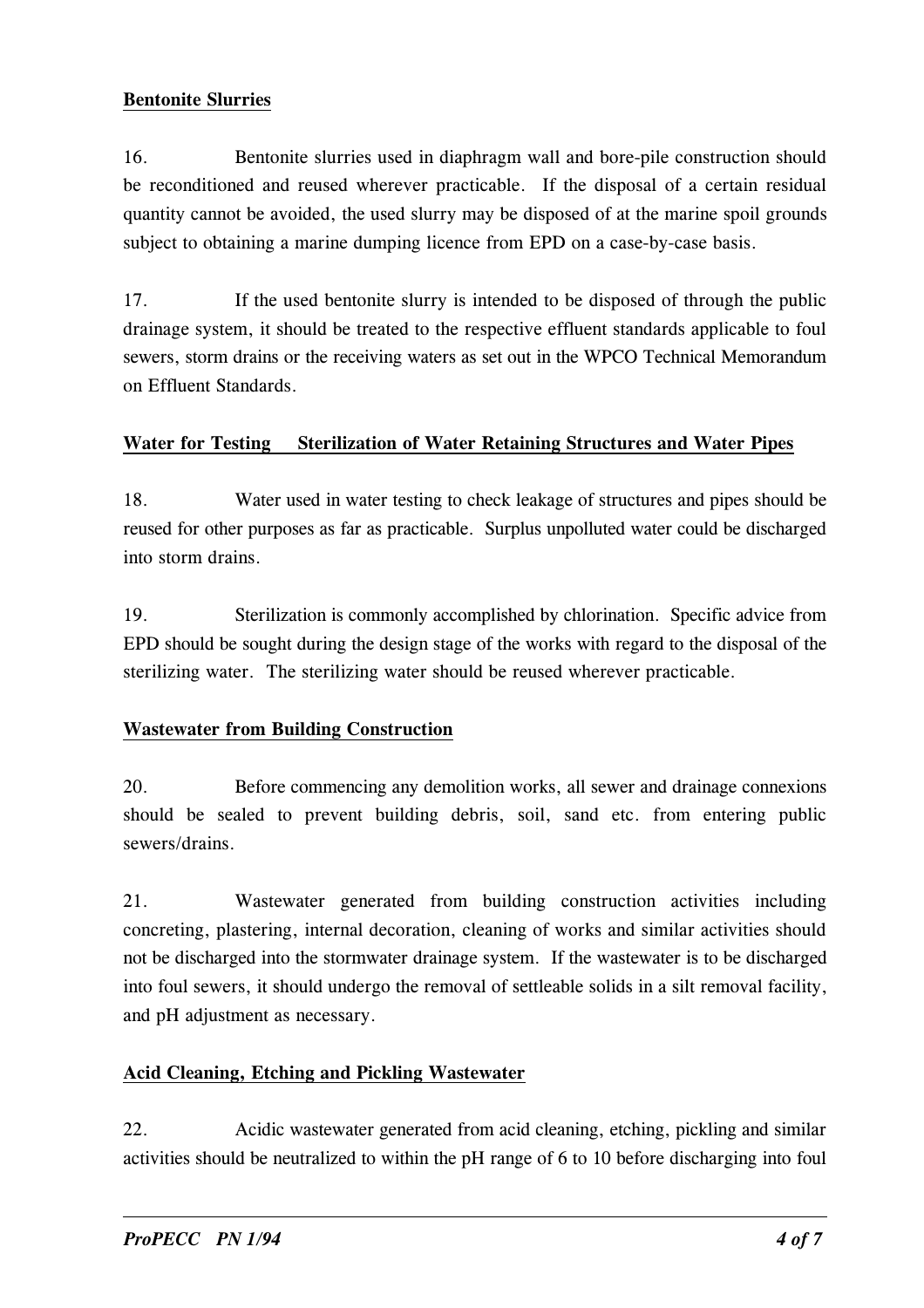sewers. If there is no public foul sewer in the vicinity, the neutralized wastewater should be tankered off site for disposal into foul sewers or treated to a standard acceptable to storm drains and the receiving waters.

## Wastewater from Site Facilities

23. Sewage from toilets, kitchens and similar facilities should be discharged into a foul sewer. If there is no foul sewer in the vicinity, a septic tank and soakaway system (see Appendix B, these guidelines are for interim reference only as they are currently under review by Government) or for large flows, a sewage treatment plant will have to be provided. For sites where there are only toilet wastes arising, the use of chemical toilets may also be considered if a septic tank and soakaway system is found to be not feasible.

24. Wastewater collected from canteen kitchens, including that from basins, sinks and floor drains, should be discharged into foul sewers via grease traps capable of providing at least 20 minutes retention during peak flow. Details of a typical grease trap are given at Appendix C for reference.

25. Drainage serving an open oil filling point should be connected to storm drains via a petrol interceptor with peak storm bypass (see Appendix D for reference).

26. Vehicle and plant servicing areas, vehicle wash bays and lubrication bays should as far as possible be located within roofed areas. The drainage in these covered areas should be connected to foul sewers via a petrol interceptor (see Appendix E for reference). Oil leakage or spillage should be contained and cleaned up immediately. Waste oil should be collected and stored for recycling or disposal in accordance with the Waste Disposal Ordinance.

## Licensing of Construction Site Discharges within Water Control Zones

27. All discharges into any drainage or sewerage systems, or inland or coastal waters, or into the ground (e.g. from septic tanks) within a Water Control Zone are controlled under the Water Pollution control Ordinance (WPCO), except the discharge of domestic sewage into foul sewers or the discharge of unpolluted water into storm drains or into the waters of Hong Kong. Construction site discharges are controlled under the WPCO. The geographical extents of the Water Control Zones are shown on the map at Appendix F.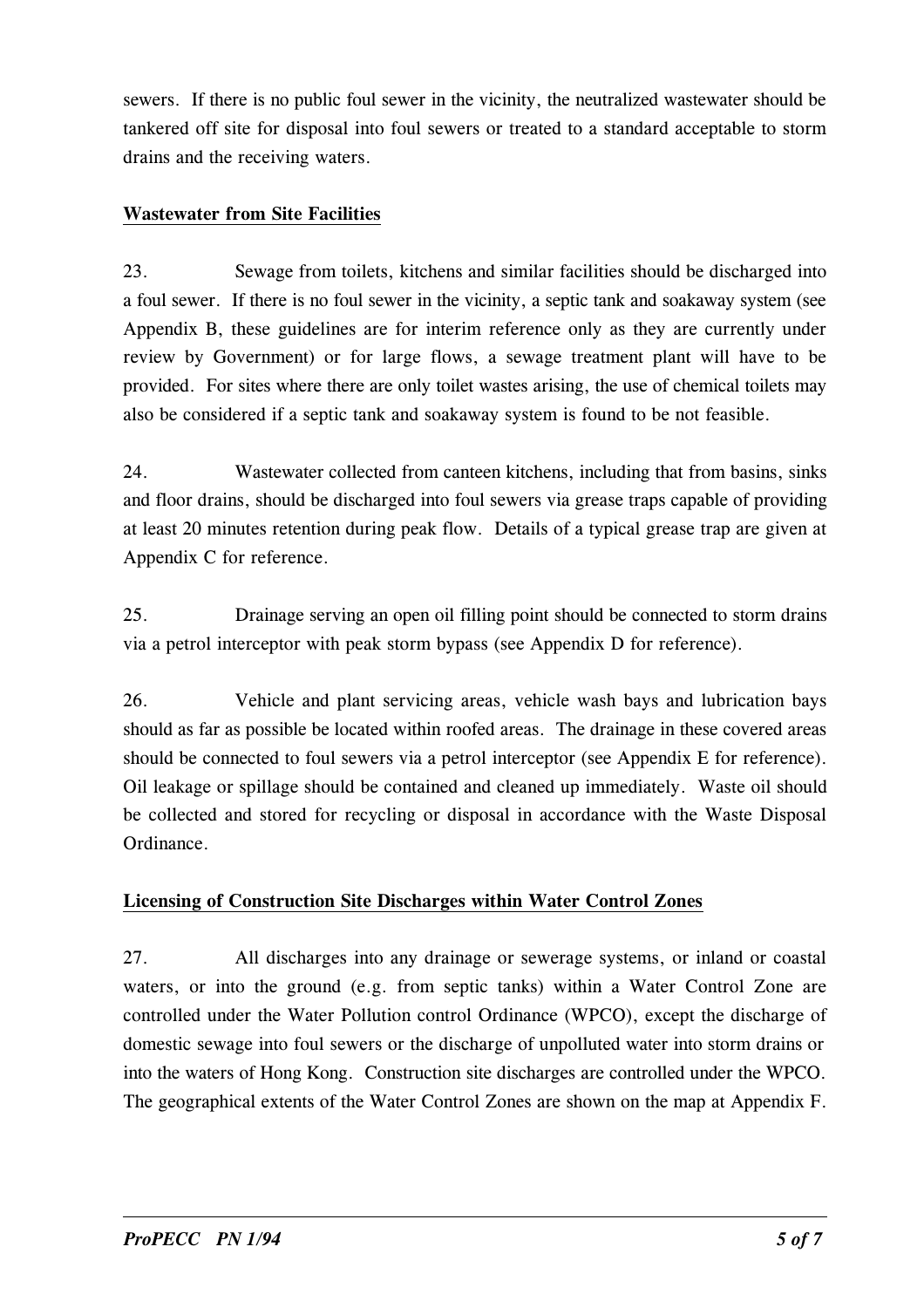28. Discharges controlled under the WPCO must comply with the terms and conditions of a valid WPCO licence. It should be noted that compliance with the recommendations in this practice note does not necessarily imply compliance with the terms and conditions of a licence issued under the WPCO. Depending on actual site conditions, facilities in addition to those recommended in this practice note might be necessary.

29. The WPCO licence application form (Form A) can be obtained from any EPD office or from District Offices. The applicant should include in the application, inter alia, information on the various points of discharge of storm run-off and wastewater, and the corresponding maximum (or range of) volume of discharge expected on a dry day. The application form, which can be filled in by the Owner, the Authorized Person, the Consulting Engineer or the Contractor, should be submitted to EPD as early as possible before the commencement of any discharge. In general, assuming adequate information has been provided together with the licence application, EPD would need at least 20 days for the processing of a licence for a discharge, and in the case of a discharge directly into any waters of Hong Kong, EPD would need at least 50 days to allow time for public notification as required by the WPCO. (EPD General Enquiry 835 l0l8)

> (Stuart B. Reed) Director of Environmental Protection

Environmental Protection Department 28/F Southorn Centre l30 Hennessy Road Wan Chai

Issued August l994 Ref. : EP 50/Dl/4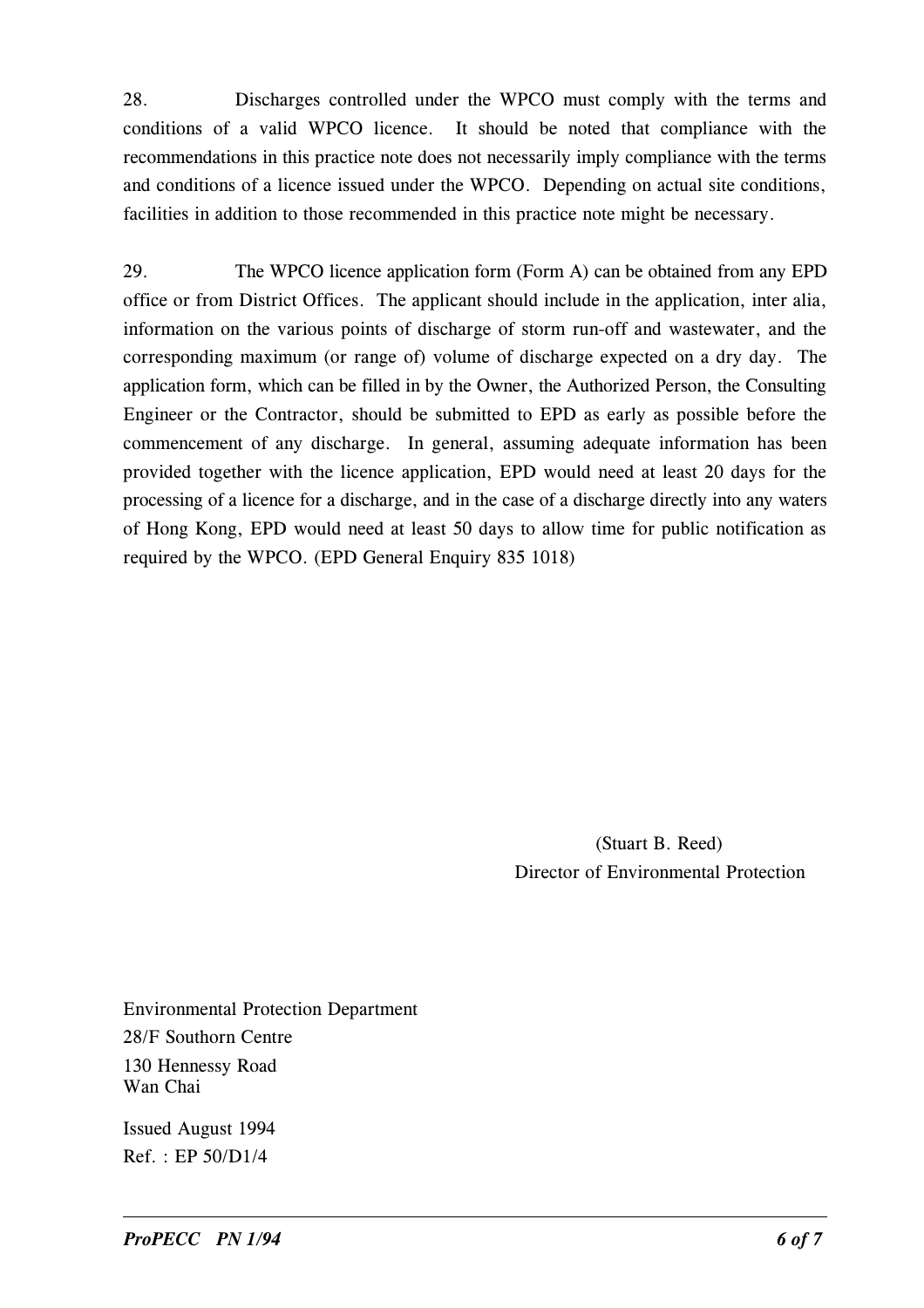## LIST OF APP

| Appendix A1 | Sand Trap (CED Standard Drawing No. GC 1034) |
|-------------|----------------------------------------------|
| Appendix A2 | Precautions/Actions relating to Rainstorms   |
| Appendix B  | Septic Tank and Soakaway                     |
| Appendix C  | Grease Trap                                  |
| Appendix D  | Petrol Interceptor with Storm Bypass         |
| Appendix E  | Petrol Interceptor                           |
| Appendix F  | Water Control Zones                          |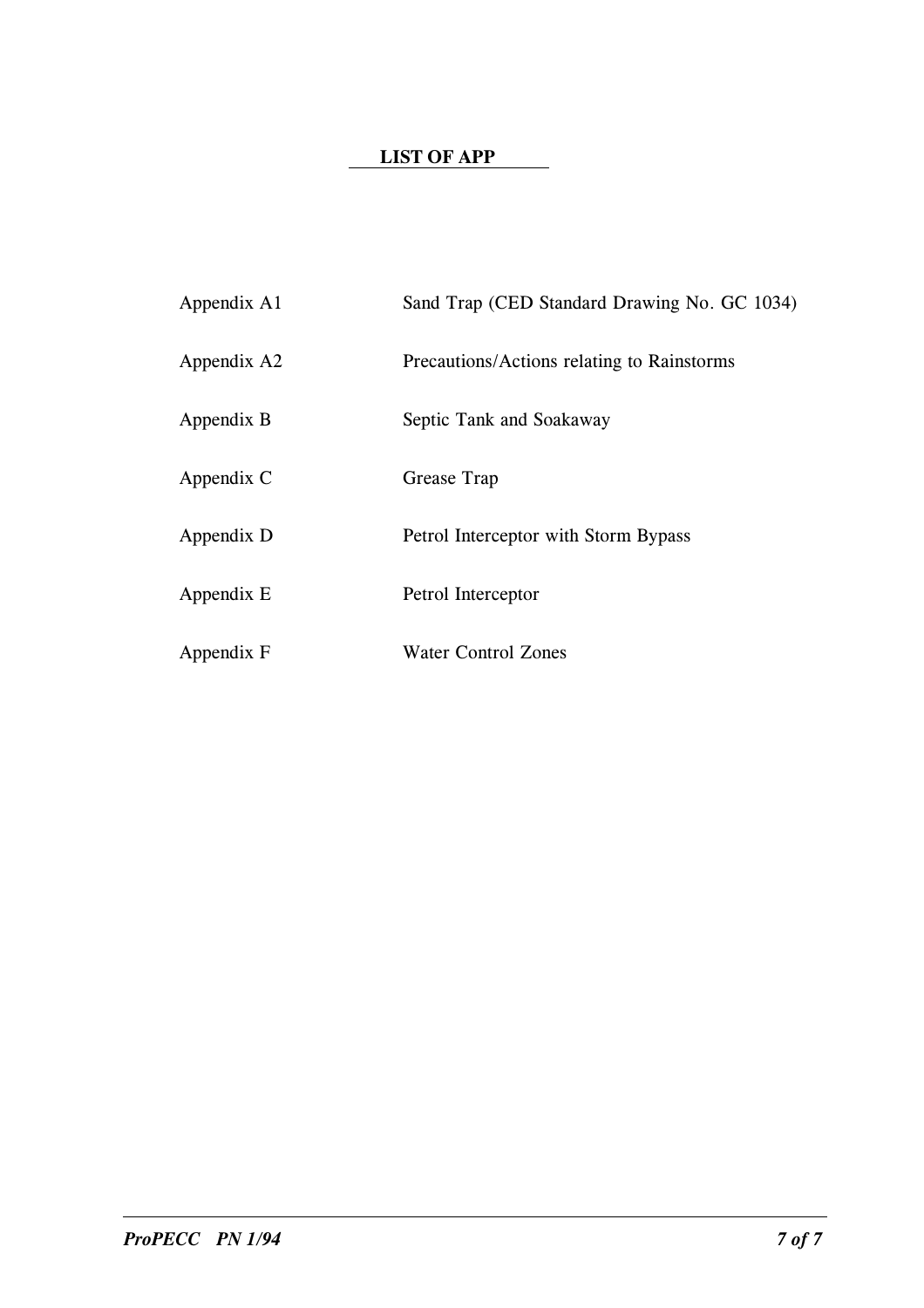## **Addendum to the ProPECC Practice Note PN 1/94**

| <b>Original</b>                  | Amendments                        |
|----------------------------------|-----------------------------------|
| Para 29, last sentence           |                                   |
| "(EPD General Enquiry 835 1018)" | "(EPD General Enquiry 2835 1018)" |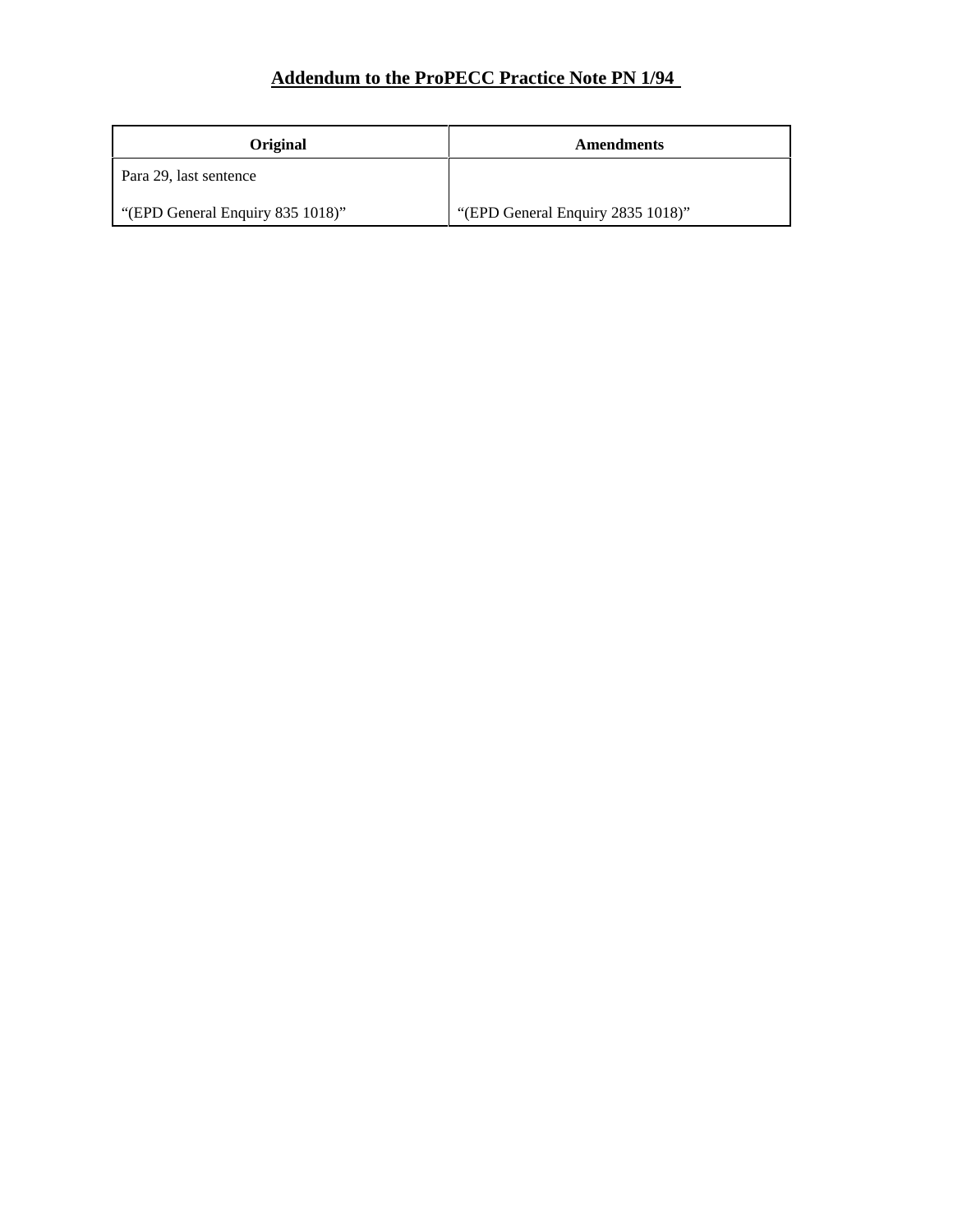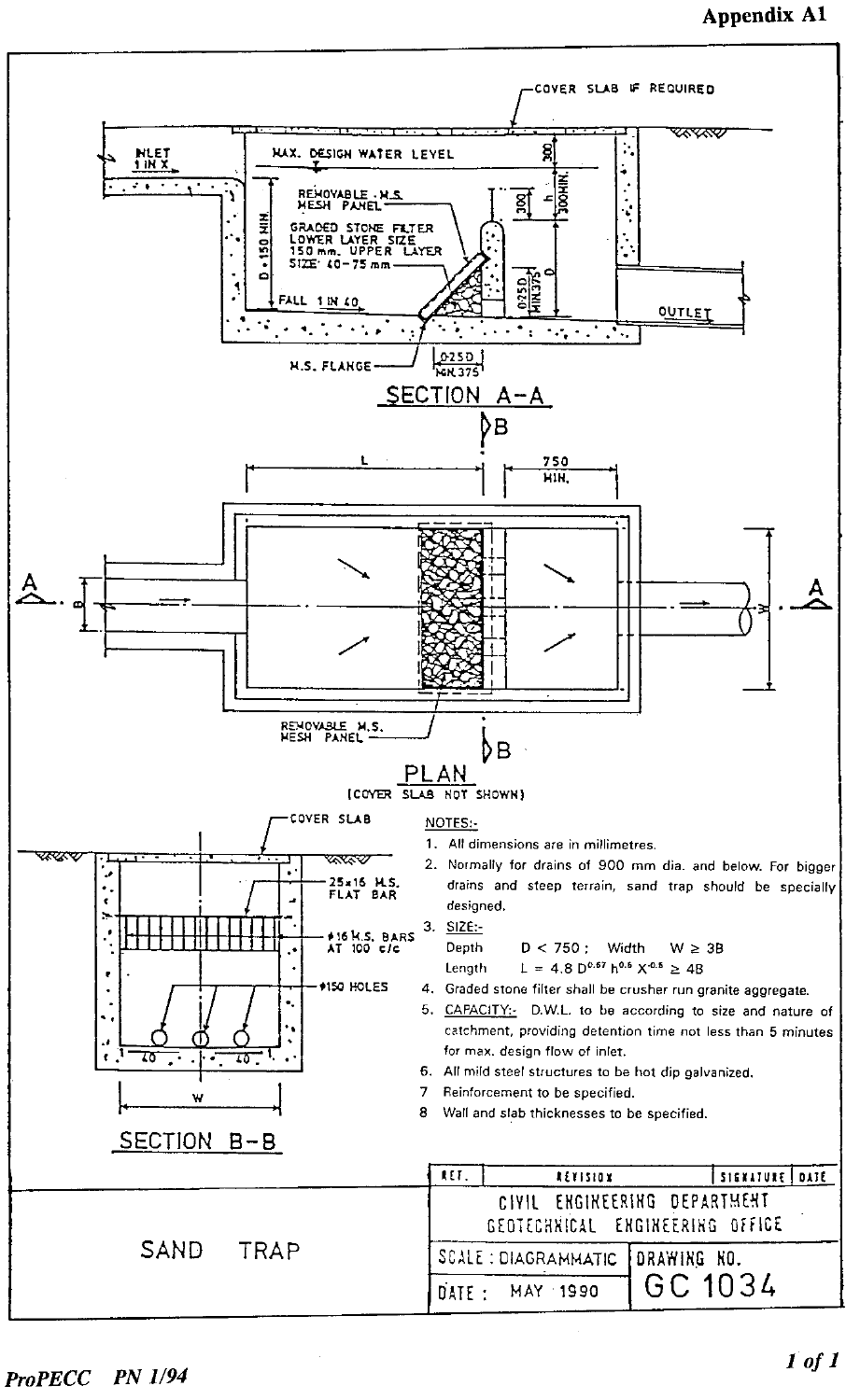#### Precautions/Actions relating to Rainstorms

The following are extracted from the main text to highlight the specific precautions or actions concerned with rainstorms. For general precautions to be taken at all times in relation to surface run-off, please refer to Section 2 of the main text.

#### (1) Precautions to be taken at any time of year when rainstorms are likely

- (a) Silt removal facilities, channels and manholes should be maintained and the deposited silt and grit should be removed regularly.
- (b) Temporarily exposed slope surfaces should be covered e.g. by tarpaulin.
- (c) Temporary access roads should be protected by crushed stone or gravel.
- (d) 1ntercepting channels should be provided (e.g. along the crest/edge of excavation) to prevent storm runoff from washing across exposed soil surfaces.
- (e) Trenches should be dug and backfilled in short sections. Measures should be taken to minimize the ingress of rainwater into trenches.

#### (11) Actions to be taken when a rainstorm is imminent or forecast

- (a) Silt removal facilities, channels and manholes should be checked to ensure that they can function properly.
- (b) Open stockpiles of construction materials (e.g. aggregates, sand and fill materials) on site should be covered with tarpaulin or similar fabric.
- (c) All temporary covers to slopes and stockpiles should be secured.

#### (111) Actions to be taken during or after rainstorms

(a) Silt removal facilities, channels and manholes should be checked and maintained to ensure satisfactory working conditions. Attention should be given to safety when carrying out this work.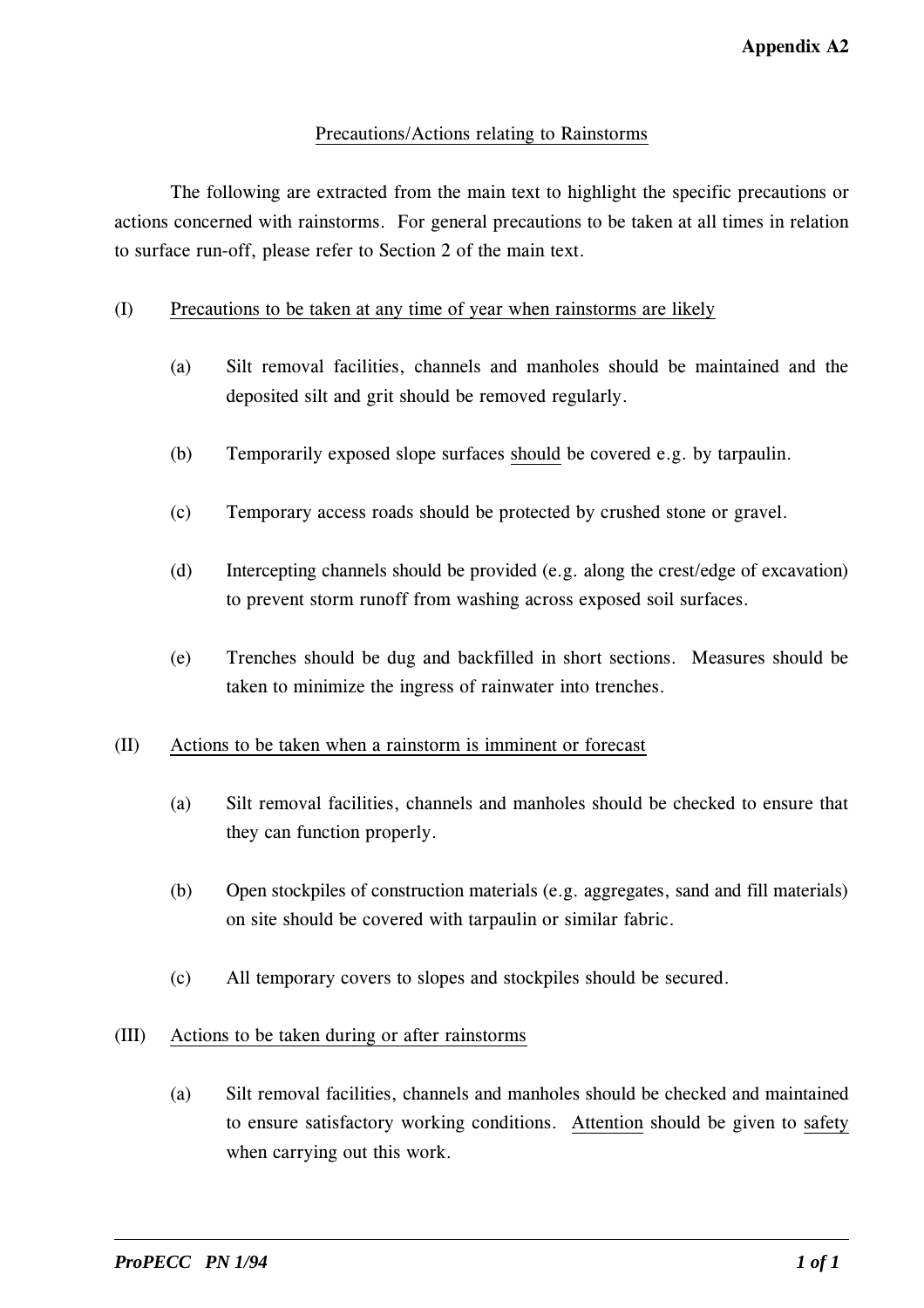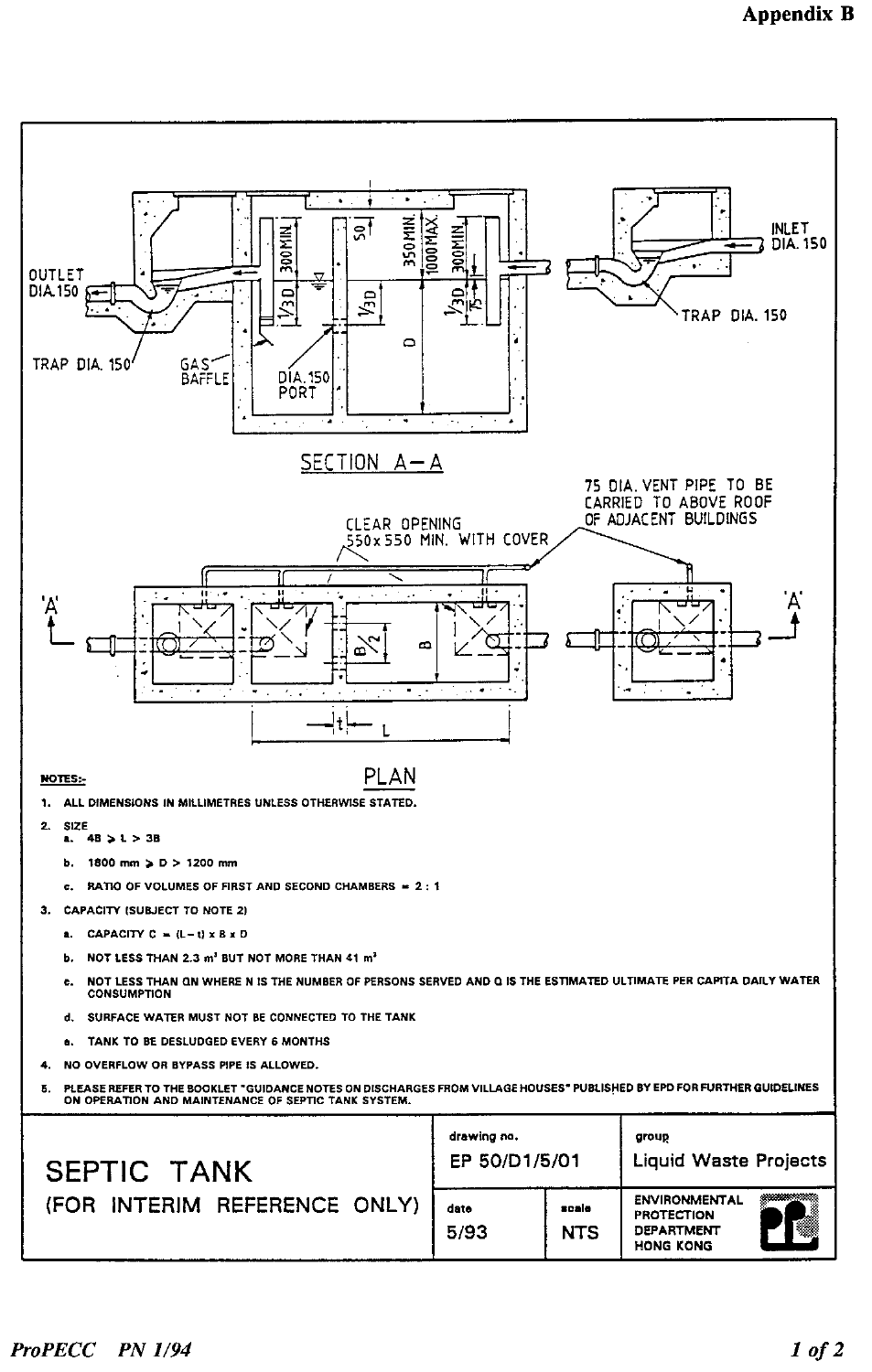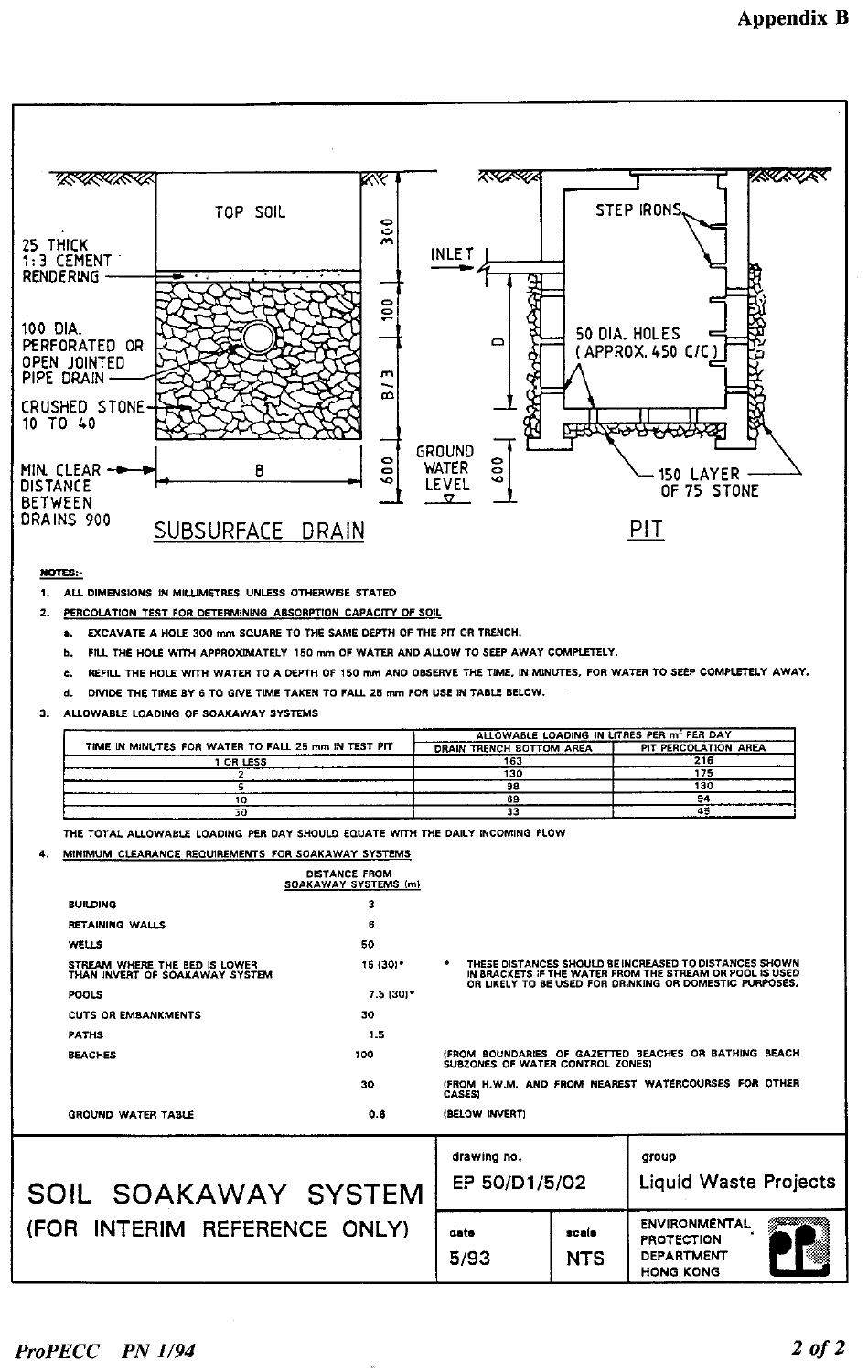#### Grease Traps

(see Drawing no. EP 50/L1/1/01A for typical details of a grease trap)

| Kitchen Floor Area | Peaking Factor | Minimum Required<br>Grease Trap Retention Volume                                |
|--------------------|----------------|---------------------------------------------------------------------------------|
| (m <sup>2</sup> )  |                | $(\mathfrak{m}^3)$                                                              |
| 12                 | 5.5            | $\ensuremath{\textnormal{\textbf{0}}}$ . $\ensuremath{\textnormal{\textbf{7}}}$ |
| 24                 | 4.3            | $1.1$                                                                           |
| 50                 | 3.0            | 1.6                                                                             |
| 100                | $2\,.\,4$      | 2.5                                                                             |
| 150                |                | 3.3                                                                             |
| 200                | 1.85           | $4\ .\ 0$                                                                       |
| 250                |                | 4.7                                                                             |
| 300                |                | 5.4                                                                             |
| 350                |                | $6.1\,$                                                                         |
| 400                | 1.62           | $6.7\,$                                                                         |
| 450                |                | 7.3                                                                             |
| 500                |                | 7.8                                                                             |
| 550                |                | 8.3                                                                             |
| 600                | 1.38           | 8.7                                                                             |
| 650                |                | 9.1                                                                             |
| 700                |                | 9.4                                                                             |
| 750                |                | 9.7                                                                             |
| 800                | 1.15           | 10.0                                                                            |
| 850                |                | 10.2                                                                            |
| 900                | 1.03           | 10.3                                                                            |
| 1000               | $1.0$          | 10.4                                                                            |

- The minimum required grease trap retention volume tabulated above Note  $1.$ is based on an average water consumption of 0.5 m<sup>3</sup> per day per m<sup>2</sup><br>of kitchen floor area, and an average working day of 16 working<br>hours. A larger grease trap should be provided if a higher water discharge intensity is anticipated.
	- For kitchen floor areas in between the listed values, the minimum  $2$  . required grease trap retention volume can be calculated pro-rata.
	- For kitchen floor areas smaller than  $12 \text{ m}^2$ , a grease trap with 3. retention volume 0.7 m<sup>3</sup> should be provided unless the adequacy of a smaller grease trap can be demonstrated.
	- $4.$ Depending on the actual operation of the proposed food premises, additional installations might be required to meet the standards given in the Technical Memorandum issued under section 21 of the Water Pollution Control (Amendment) Ordinance 1990.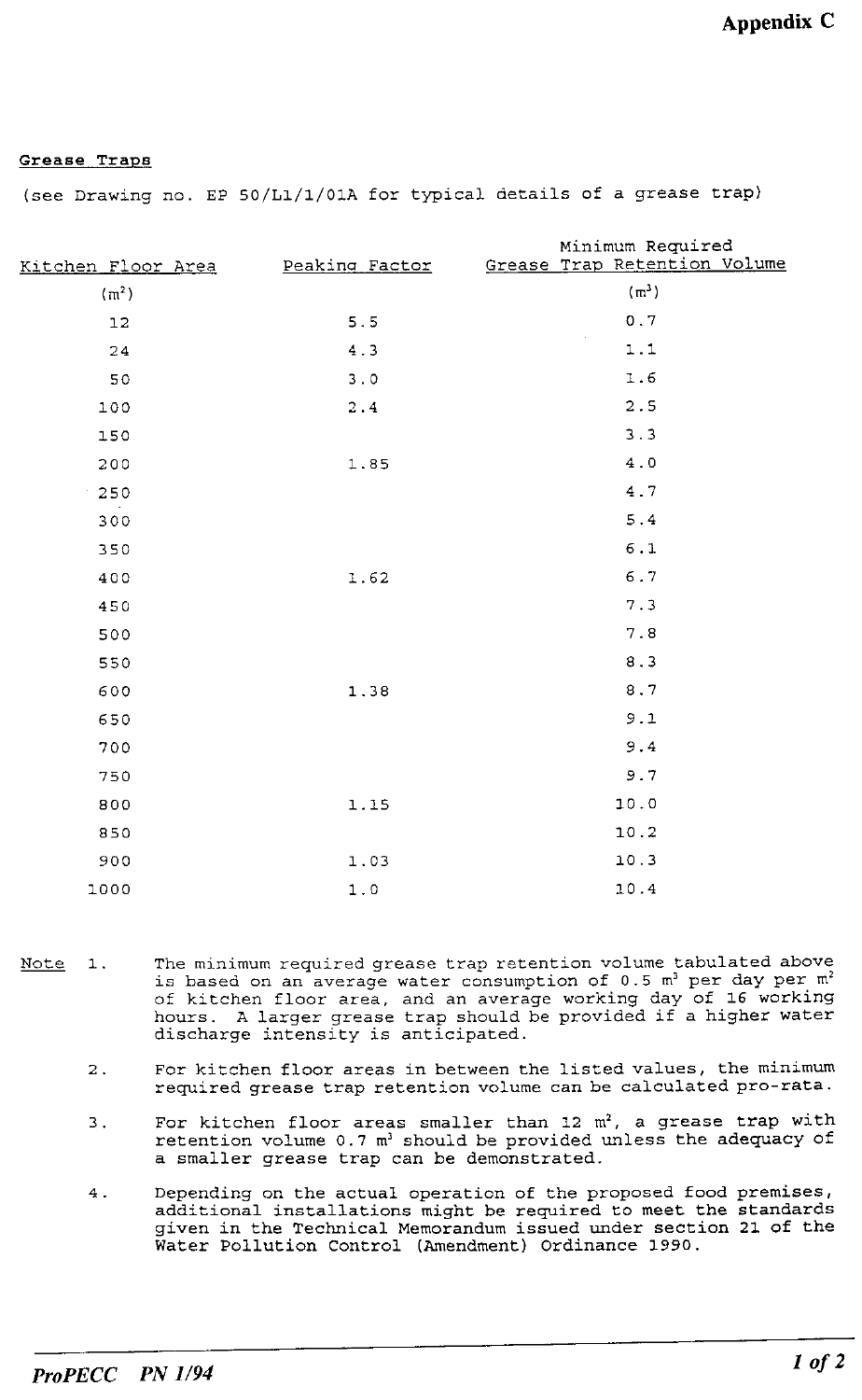



 $\frac{X}{I}$ 

ProPECC PN 1/94

 $20f2$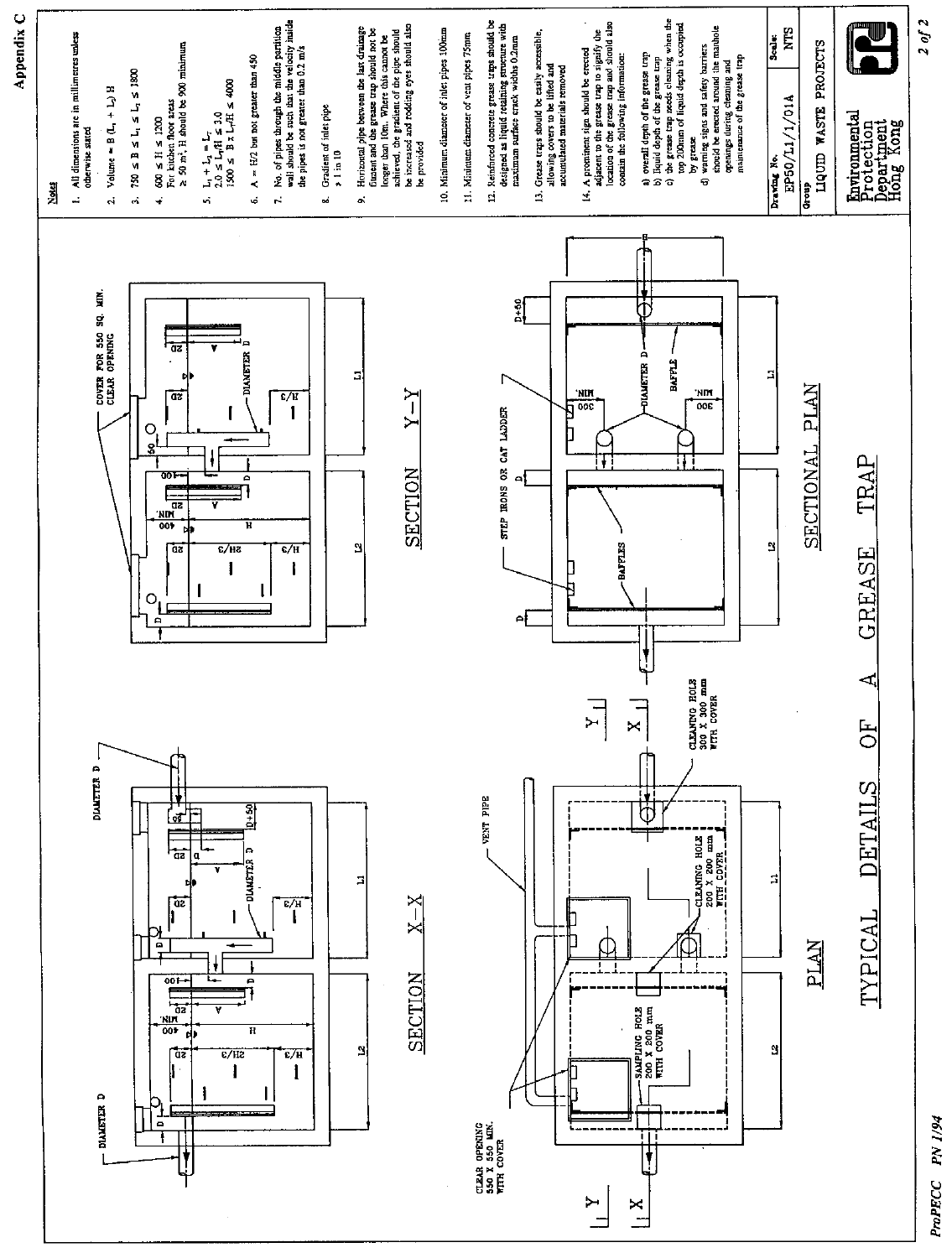| $\mathbf{1}$ .<br>THE PETROL INTERCEPTOR IS DESIGNED TO PROVIDE AT LEAST 20 MINUTES<br>RETENTION TO 5-10% OF THE MAXIMUM RUNOFF COLLECTED BY THE TRANSPORT<br>INTERCHANGE IN A 1 IN 2 YEAR RAINSTORM.<br>2.<br>DETAILS OF PETROL INTERCEPTOR SHOWN IN THESE DRAWING IS FOR OPEN<br>SPACE PUBLIC TRANSPORT INTERCHANGE. FOR PETROL INTERCEPTOR AT COVERED<br>PUBLIC TRANSPORT INTERCHANGE SEE CEO STANDARD DRAWING CE 1041.<br>3.<br>ALL DIMENSIONS ARE IN MILLIMETRES.<br>4.<br>CONCRETE TO BE GRADE 30/20.<br>5.<br>REINFORCEMENT SHALL COMPLY TO BS 4449 AND SHALL BE BENT IN ACCORDANCE<br>WITH BS 4466.<br>6.<br>COVER TO REINFORCEMENT TO BE 50 mm UNLESS OTHERWISE SPECIFIED.<br>7. REINFORCEMENT NOTATION :<br>$3 \times 3$ R12 - 5 - 200 B<br>No. OF SETS $\frac{\qquad \qquad }{\qquad \qquad }$<br>No. OFF $\qquad$<br>--------- SPACING<br>$---$ BAR MARK<br>DIAMETER ---------<br>BAR CLASS - R= GRADE 250 PLAIN ROUND STEEL BAR<br>SUFFIX $---$ T= TOP<br>В= ВОТТОМ<br>NF= NEAR FACE<br>FF- FAR FACE<br>EF= EACH FACE<br>8.<br>MINIMUM LAP LENGTH : 40 DIAMETER OF BAR FOR MILD STEEL PLAIN BAR.<br>9.<br>STRUCTURAL STEELWORK SHALL BE GRADE 43C COMPLY WITH BS 4360 UNLESS<br>OTHERWISE SPECIFIED.<br>10. ALL FILLET WELDS TO BE 6 mm UNLESS OTHERWISE SPECIFIED.<br>11.<br>STAINLESS STEEL ACCESS LADDER TO BE OF MINIMUM GRADE 304 S12 TO BS<br>970:PT1:1983.<br>12. FOR RSJ CONNECTIONS, SEE CEO STANDARD DRAWING CE 1020.<br>13.<br>FOR DETAILS OF TOP TREATMENT TO PETROL INTERCEPTOR, SEE CEO STANDARD<br>DRAWING CE 1021 FOR FLEXIBLE ROAD SURFACE AND HIGHWAY STANDARD<br>DRAWING H 1006 FOR CONCRETE ROAD SLAB.<br>14.<br>FOR DETAILS OF COVER TO PETROL INTERCEPTOR, SEE CEO STANDARD DRAWING |  |  |  |  |  |
|------------------------------------------------------------------------------------------------------------------------------------------------------------------------------------------------------------------------------------------------------------------------------------------------------------------------------------------------------------------------------------------------------------------------------------------------------------------------------------------------------------------------------------------------------------------------------------------------------------------------------------------------------------------------------------------------------------------------------------------------------------------------------------------------------------------------------------------------------------------------------------------------------------------------------------------------------------------------------------------------------------------------------------------------------------------------------------------------------------------------------------------------------------------------------------------------------------------------------------------------------------------------------------------------------------------------------------------------------------------------------------------------------------------------------------------------------------------------------------------------------------------------------------------------------------------------------------------------------------------------------------------------------------------------------------------------------------------------|--|--|--|--|--|
|                                                                                                                                                                                                                                                                                                                                                                                                                                                                                                                                                                                                                                                                                                                                                                                                                                                                                                                                                                                                                                                                                                                                                                                                                                                                                                                                                                                                                                                                                                                                                                                                                                                                                                                        |  |  |  |  |  |
|                                                                                                                                                                                                                                                                                                                                                                                                                                                                                                                                                                                                                                                                                                                                                                                                                                                                                                                                                                                                                                                                                                                                                                                                                                                                                                                                                                                                                                                                                                                                                                                                                                                                                                                        |  |  |  |  |  |
|                                                                                                                                                                                                                                                                                                                                                                                                                                                                                                                                                                                                                                                                                                                                                                                                                                                                                                                                                                                                                                                                                                                                                                                                                                                                                                                                                                                                                                                                                                                                                                                                                                                                                                                        |  |  |  |  |  |
|                                                                                                                                                                                                                                                                                                                                                                                                                                                                                                                                                                                                                                                                                                                                                                                                                                                                                                                                                                                                                                                                                                                                                                                                                                                                                                                                                                                                                                                                                                                                                                                                                                                                                                                        |  |  |  |  |  |
|                                                                                                                                                                                                                                                                                                                                                                                                                                                                                                                                                                                                                                                                                                                                                                                                                                                                                                                                                                                                                                                                                                                                                                                                                                                                                                                                                                                                                                                                                                                                                                                                                                                                                                                        |  |  |  |  |  |
|                                                                                                                                                                                                                                                                                                                                                                                                                                                                                                                                                                                                                                                                                                                                                                                                                                                                                                                                                                                                                                                                                                                                                                                                                                                                                                                                                                                                                                                                                                                                                                                                                                                                                                                        |  |  |  |  |  |
|                                                                                                                                                                                                                                                                                                                                                                                                                                                                                                                                                                                                                                                                                                                                                                                                                                                                                                                                                                                                                                                                                                                                                                                                                                                                                                                                                                                                                                                                                                                                                                                                                                                                                                                        |  |  |  |  |  |
|                                                                                                                                                                                                                                                                                                                                                                                                                                                                                                                                                                                                                                                                                                                                                                                                                                                                                                                                                                                                                                                                                                                                                                                                                                                                                                                                                                                                                                                                                                                                                                                                                                                                                                                        |  |  |  |  |  |
|                                                                                                                                                                                                                                                                                                                                                                                                                                                                                                                                                                                                                                                                                                                                                                                                                                                                                                                                                                                                                                                                                                                                                                                                                                                                                                                                                                                                                                                                                                                                                                                                                                                                                                                        |  |  |  |  |  |
|                                                                                                                                                                                                                                                                                                                                                                                                                                                                                                                                                                                                                                                                                                                                                                                                                                                                                                                                                                                                                                                                                                                                                                                                                                                                                                                                                                                                                                                                                                                                                                                                                                                                                                                        |  |  |  |  |  |
|                                                                                                                                                                                                                                                                                                                                                                                                                                                                                                                                                                                                                                                                                                                                                                                                                                                                                                                                                                                                                                                                                                                                                                                                                                                                                                                                                                                                                                                                                                                                                                                                                                                                                                                        |  |  |  |  |  |
|                                                                                                                                                                                                                                                                                                                                                                                                                                                                                                                                                                                                                                                                                                                                                                                                                                                                                                                                                                                                                                                                                                                                                                                                                                                                                                                                                                                                                                                                                                                                                                                                                                                                                                                        |  |  |  |  |  |
|                                                                                                                                                                                                                                                                                                                                                                                                                                                                                                                                                                                                                                                                                                                                                                                                                                                                                                                                                                                                                                                                                                                                                                                                                                                                                                                                                                                                                                                                                                                                                                                                                                                                                                                        |  |  |  |  |  |
|                                                                                                                                                                                                                                                                                                                                                                                                                                                                                                                                                                                                                                                                                                                                                                                                                                                                                                                                                                                                                                                                                                                                                                                                                                                                                                                                                                                                                                                                                                                                                                                                                                                                                                                        |  |  |  |  |  |
| CE 1022.                                                                                                                                                                                                                                                                                                                                                                                                                                                                                                                                                                                                                                                                                                                                                                                                                                                                                                                                                                                                                                                                                                                                                                                                                                                                                                                                                                                                                                                                                                                                                                                                                                                                                                               |  |  |  |  |  |
| 15.<br>FOR DETAILS OF DESILTING OPENING COVER, SEE CEO STANDARD DRAWING CE<br>1023.                                                                                                                                                                                                                                                                                                                                                                                                                                                                                                                                                                                                                                                                                                                                                                                                                                                                                                                                                                                                                                                                                                                                                                                                                                                                                                                                                                                                                                                                                                                                                                                                                                    |  |  |  |  |  |
|                                                                                                                                                                                                                                                                                                                                                                                                                                                                                                                                                                                                                                                                                                                                                                                                                                                                                                                                                                                                                                                                                                                                                                                                                                                                                                                                                                                                                                                                                                                                                                                                                                                                                                                        |  |  |  |  |  |
| NEW ISSUE<br>$AU$ , 7/91                                                                                                                                                                                                                                                                                                                                                                                                                                                                                                                                                                                                                                                                                                                                                                                                                                                                                                                                                                                                                                                                                                                                                                                                                                                                                                                                                                                                                                                                                                                                                                                                                                                                                               |  |  |  |  |  |
| PETROL INTERCEPTOR<br>HIGHWAYS DEPARTMENT                                                                                                                                                                                                                                                                                                                                                                                                                                                                                                                                                                                                                                                                                                                                                                                                                                                                                                                                                                                                                                                                                                                                                                                                                                                                                                                                                                                                                                                                                                                                                                                                                                                                              |  |  |  |  |  |
| FOR OPEN PUBLIC<br><b>REFERENCE</b><br>DRAWING No.                                                                                                                                                                                                                                                                                                                                                                                                                                                                                                                                                                                                                                                                                                                                                                                                                                                                                                                                                                                                                                                                                                                                                                                                                                                                                                                                                                                                                                                                                                                                                                                                                                                                     |  |  |  |  |  |
| H 3028/1<br>TRANSPORT INTERCHANGE<br><b>SCALE</b>                                                                                                                                                                                                                                                                                                                                                                                                                                                                                                                                                                                                                                                                                                                                                                                                                                                                                                                                                                                                                                                                                                                                                                                                                                                                                                                                                                                                                                                                                                                                                                                                                                                                      |  |  |  |  |  |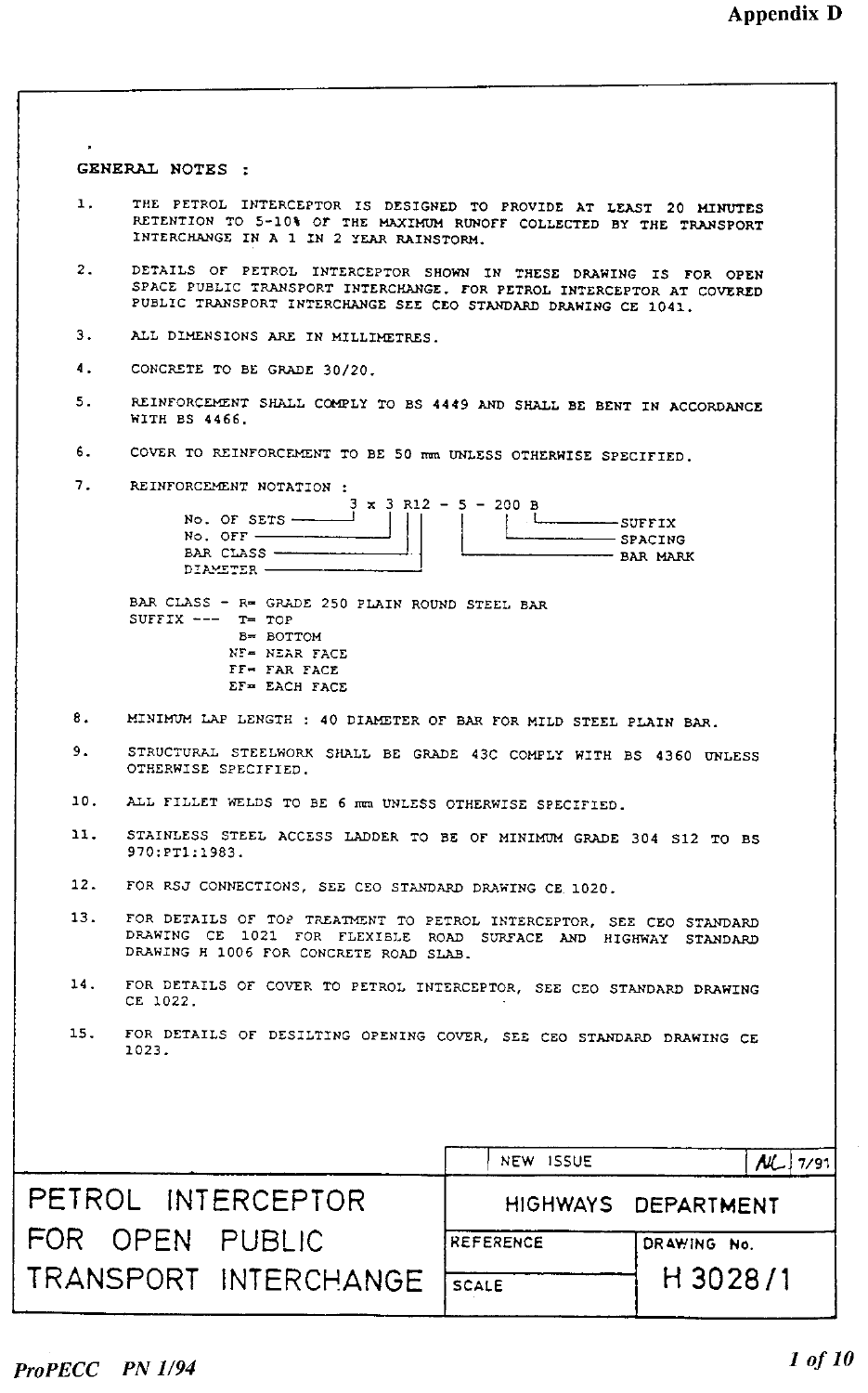## **Appendix D**

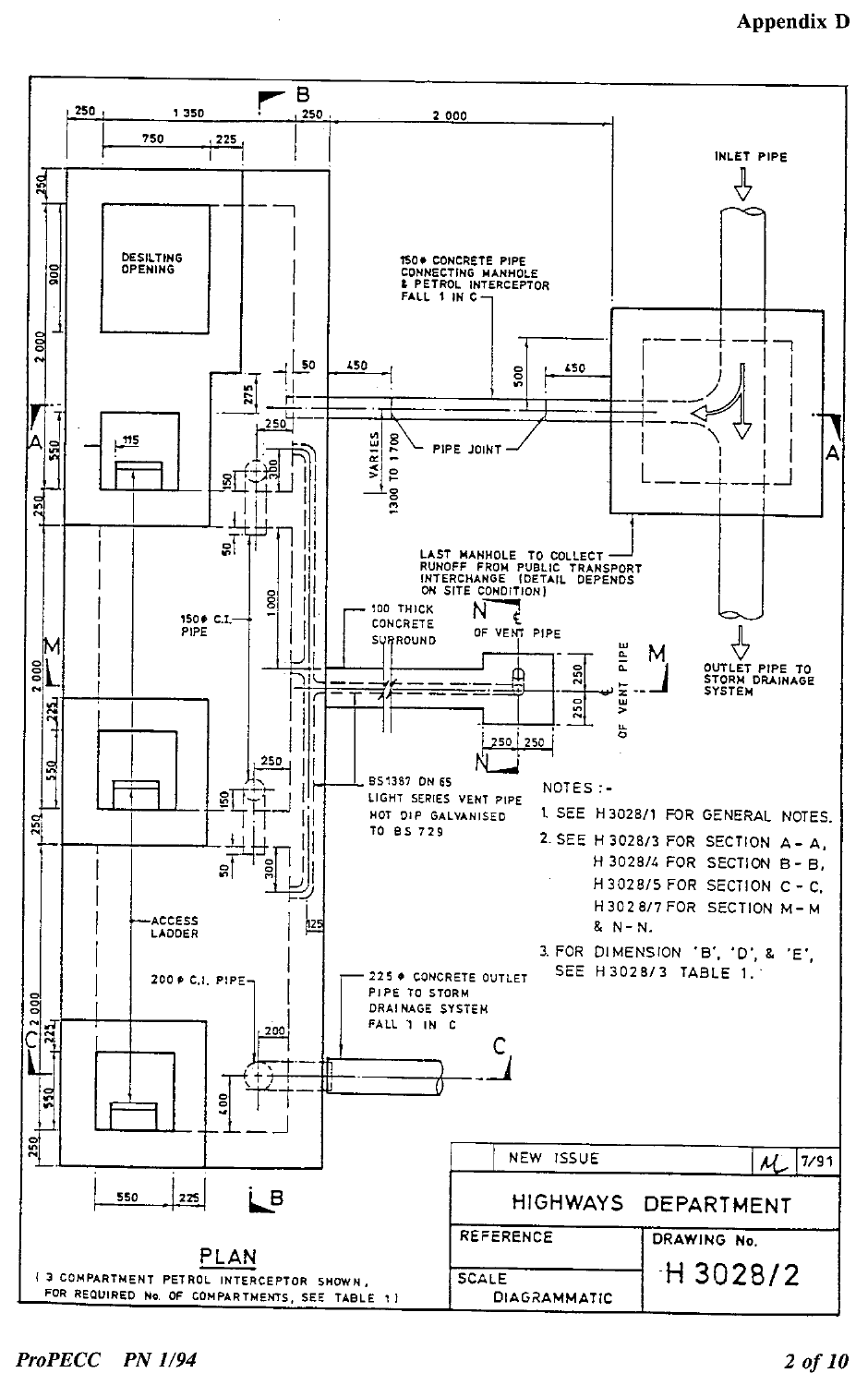

**ProPECC PN 1/94**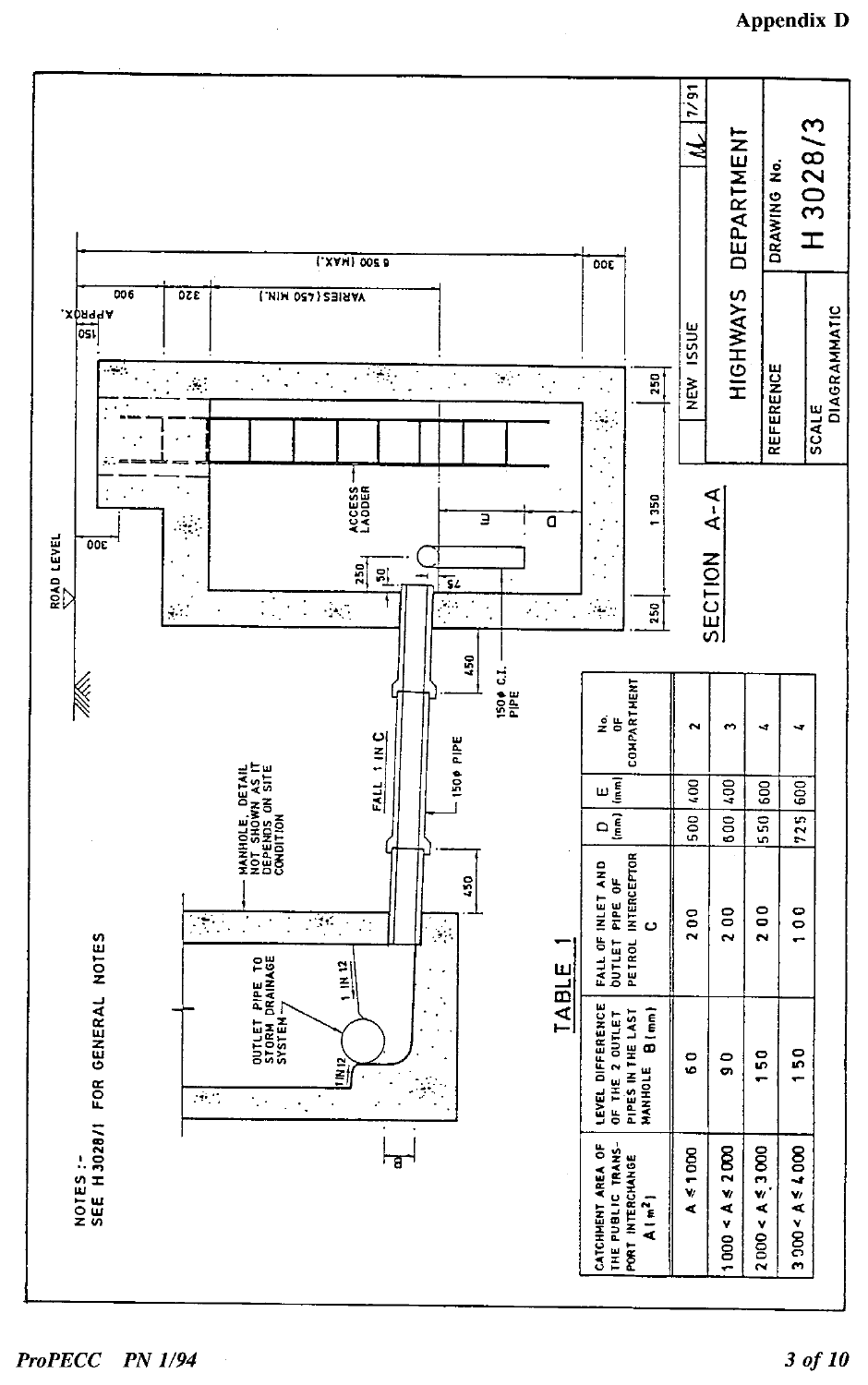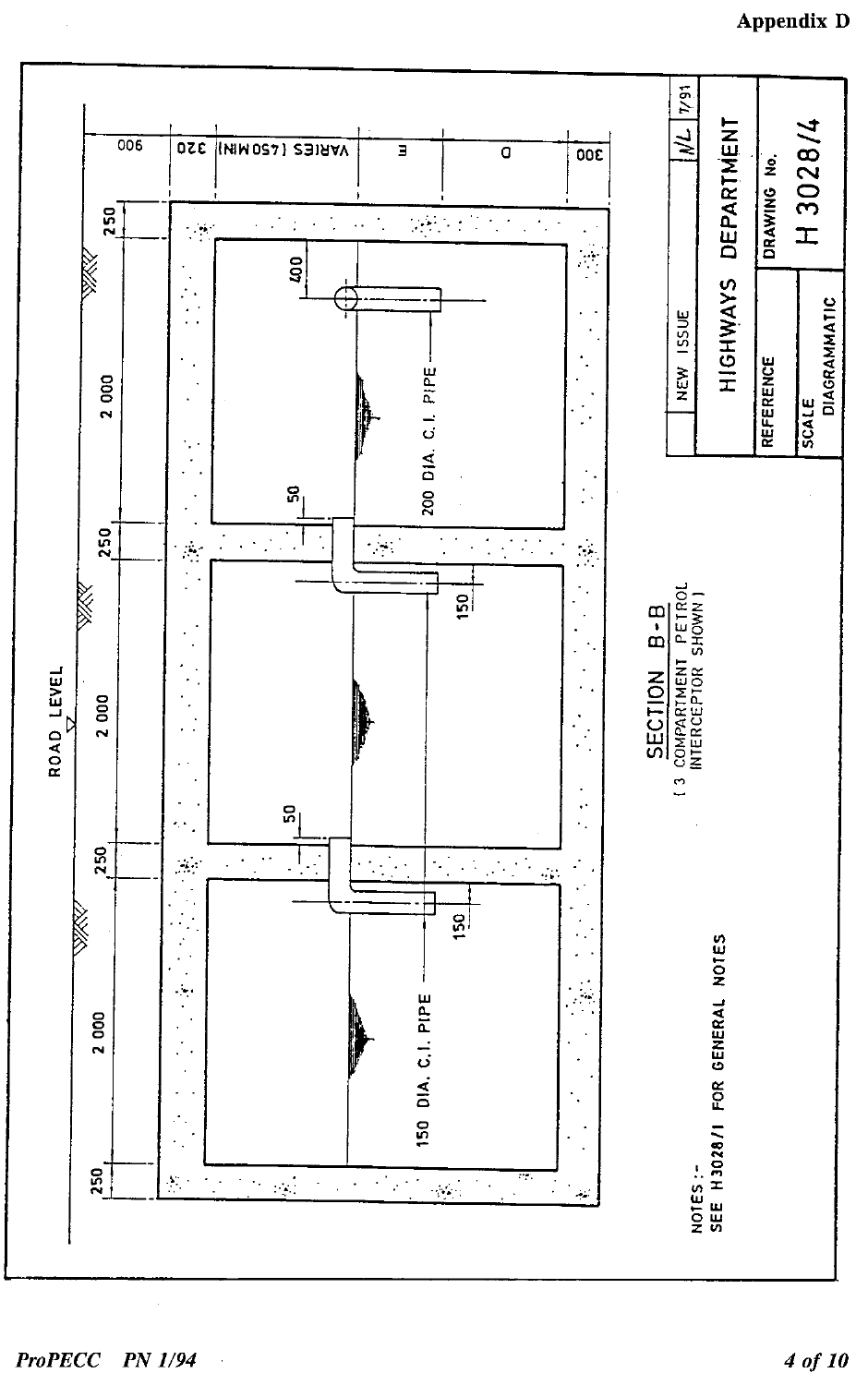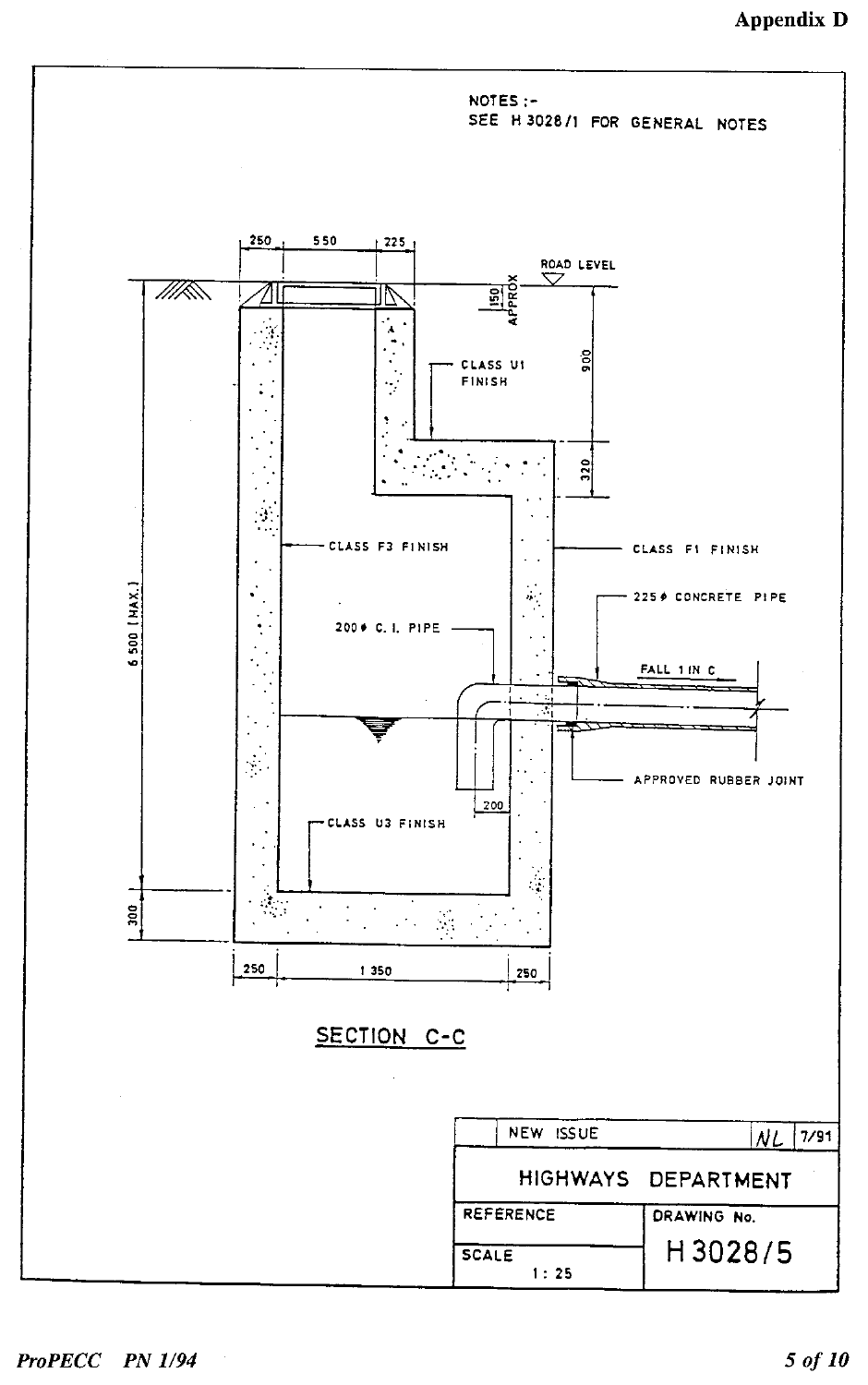

**ProPECC PN 1/94**  $\sim$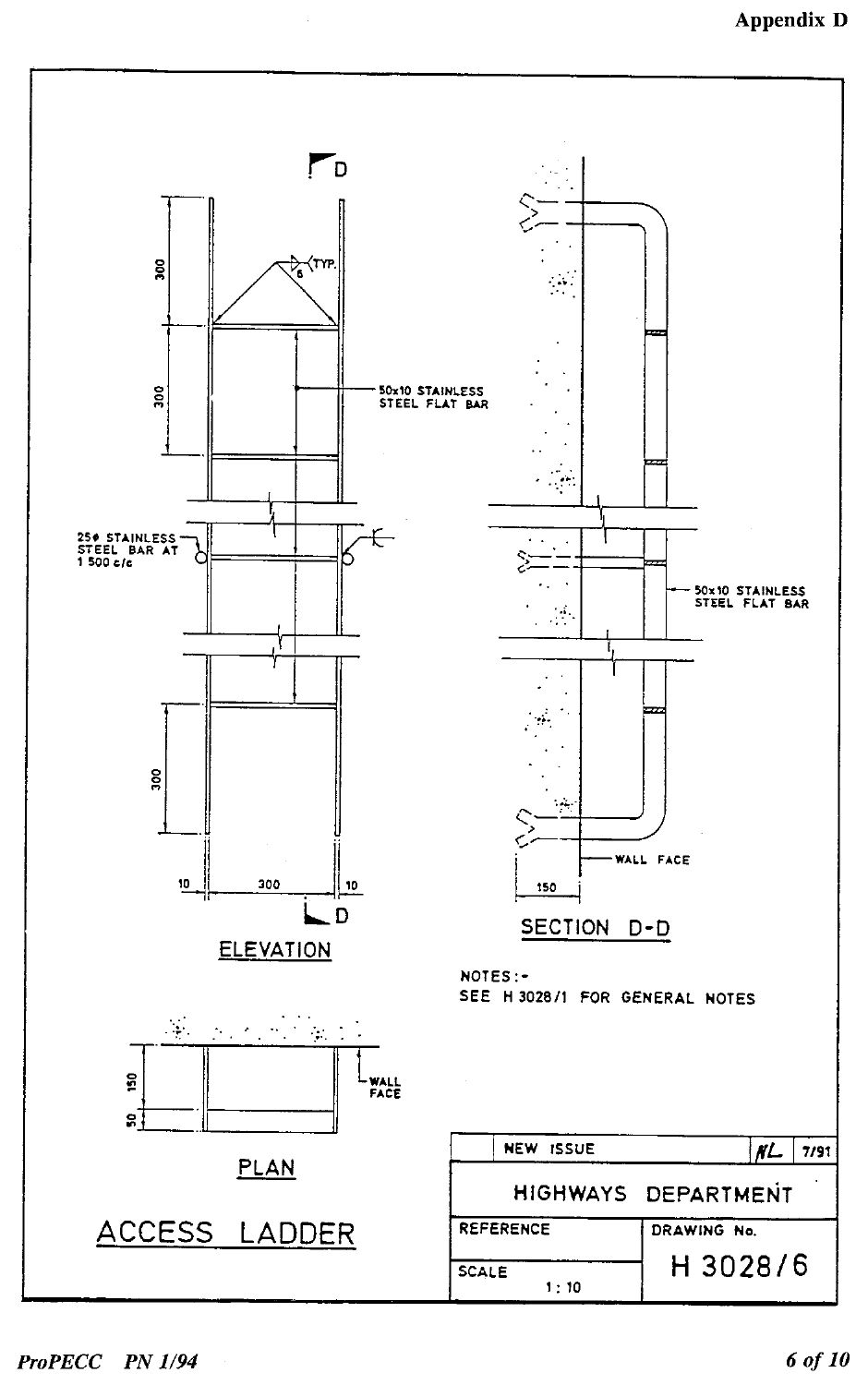

#### ProPECC PN 1/94

 $\sim$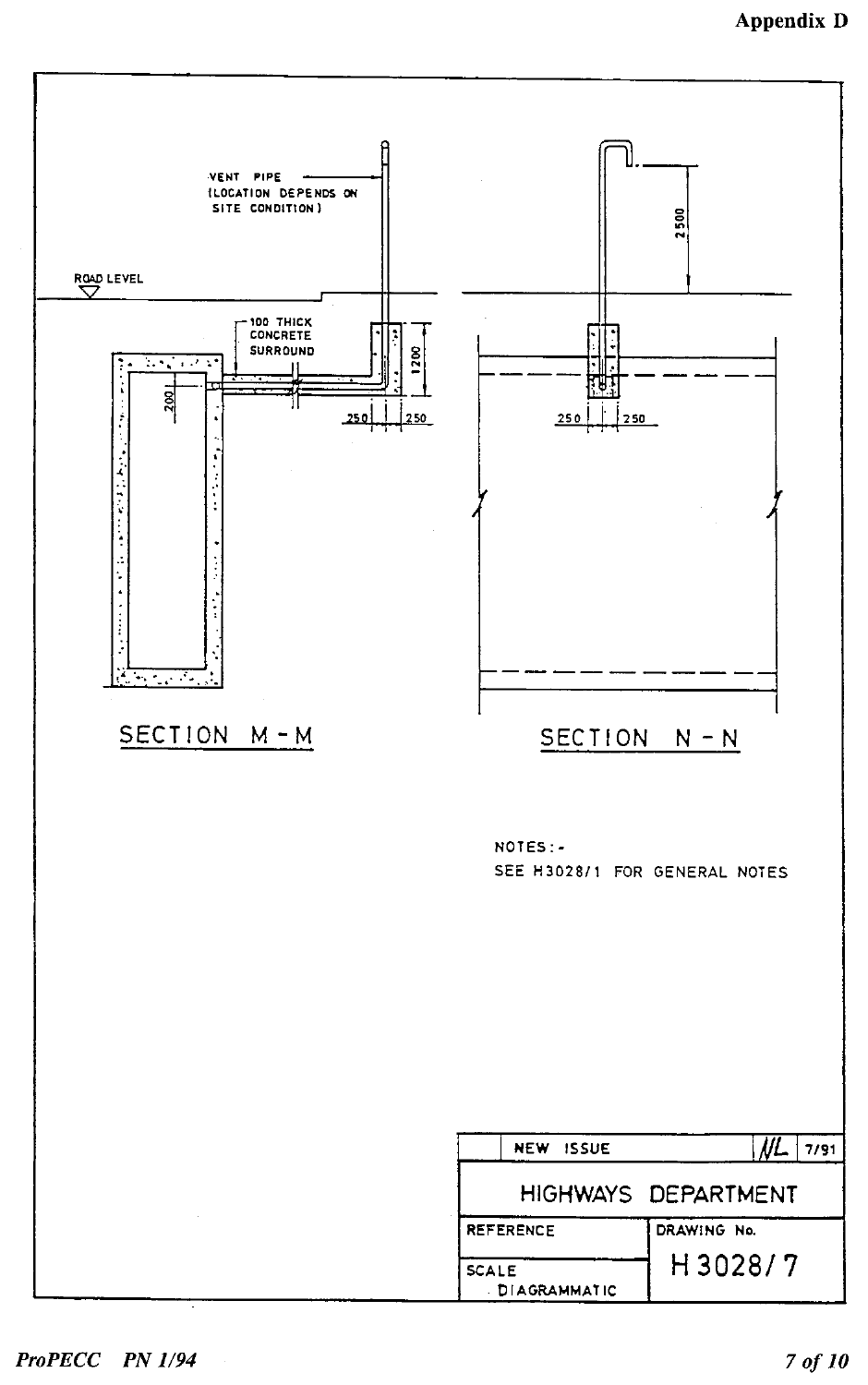

#### ProPECC PN 1/94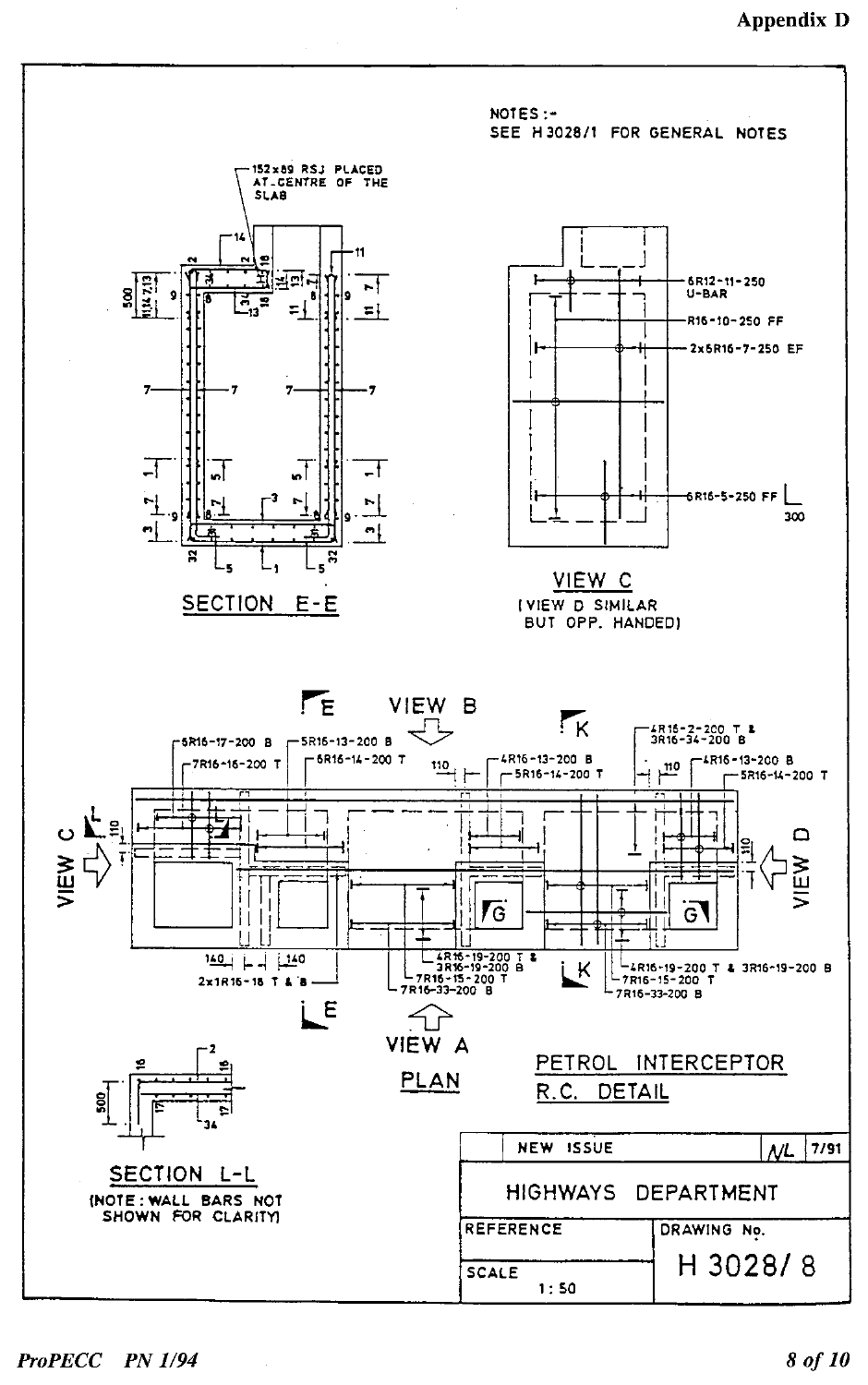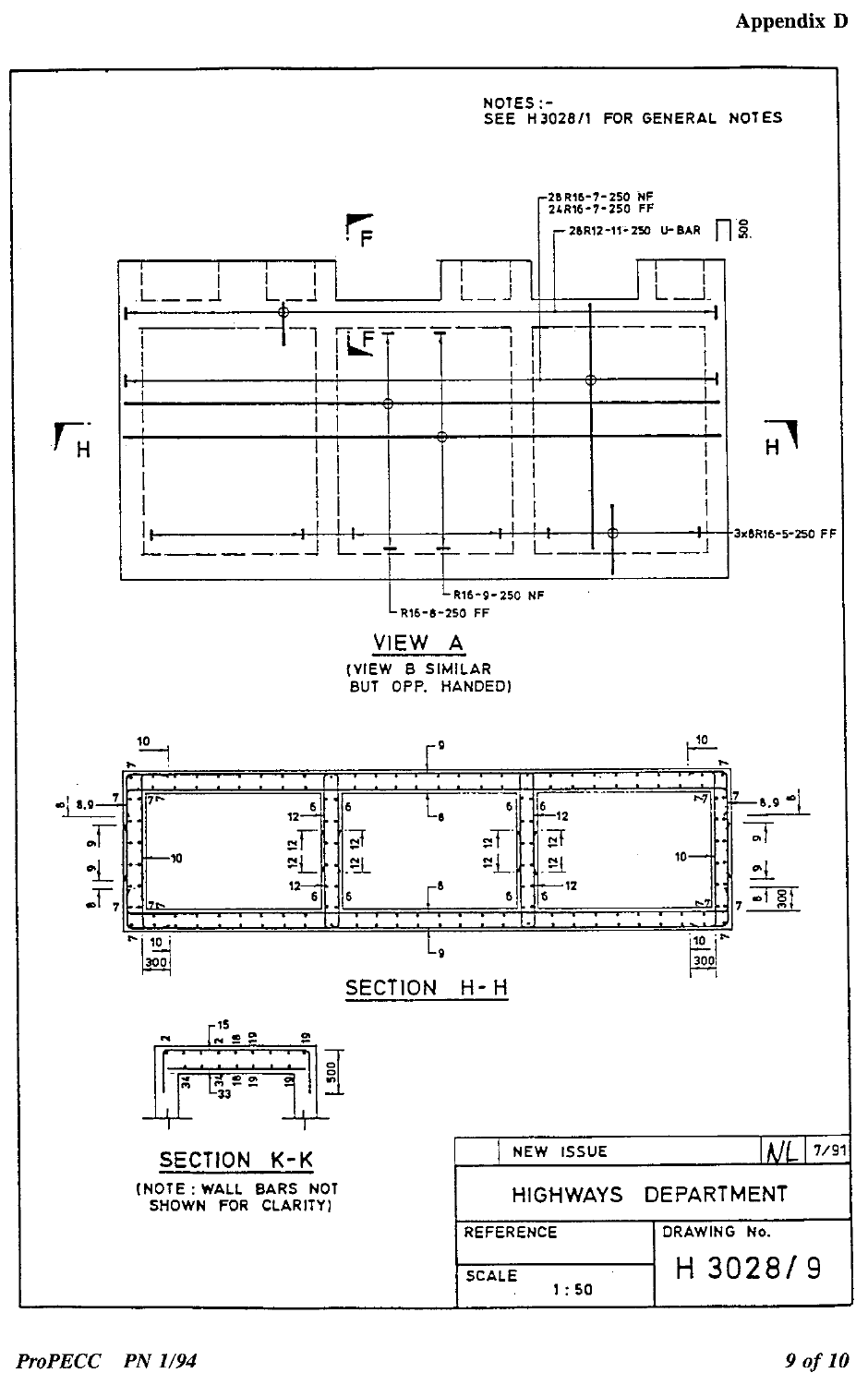

ProPECC PN 1/94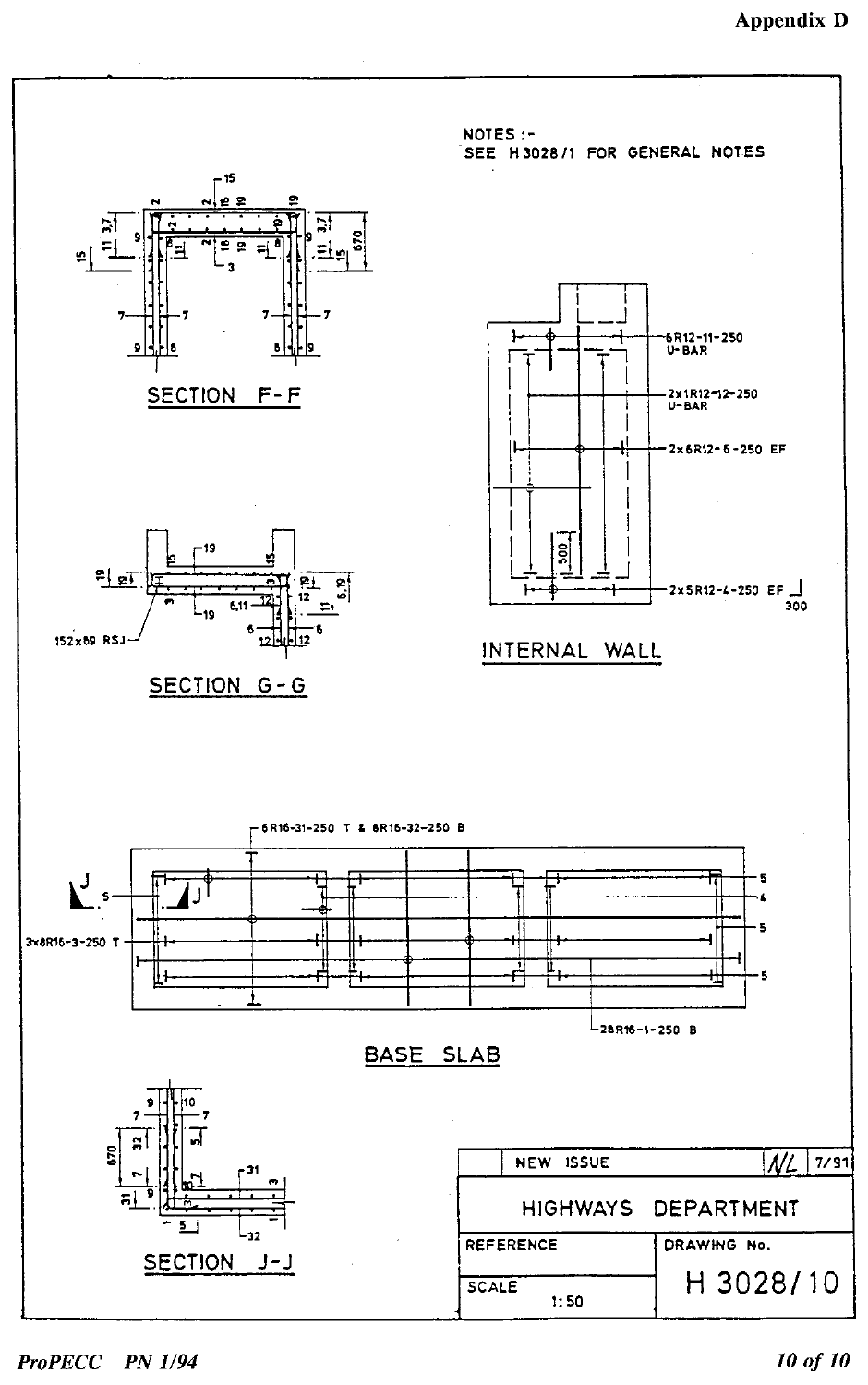